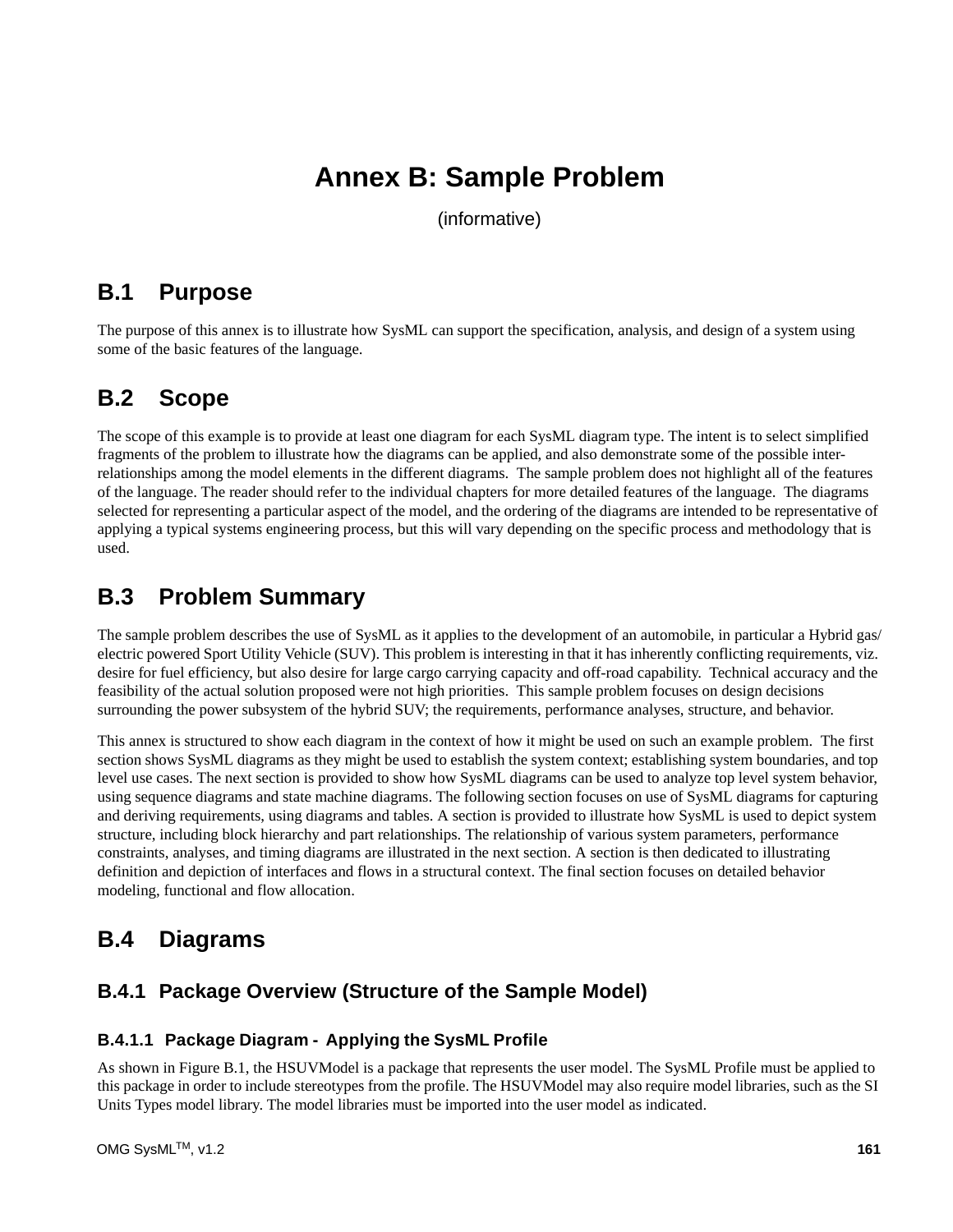

**Figure B.1 - Establishing the User Model by Importing and Applying SysML Profile & Model Library (Package Diagram)**

Figure B.2 details the specification of units and valueTypes employed in this sample problem.



**Figure B.2 - Defining valueTypes and units to be Used in the Sample Problem**

### **B.4.1.2 Package Diagram - Showing Package Structure of the Model**

The package diagram (Figure B.3) shows the structure of the model used to evaluate the sample problem. Model elements are contained in packages, and relationships between packages (or specific model elements) are shown on this diagram. The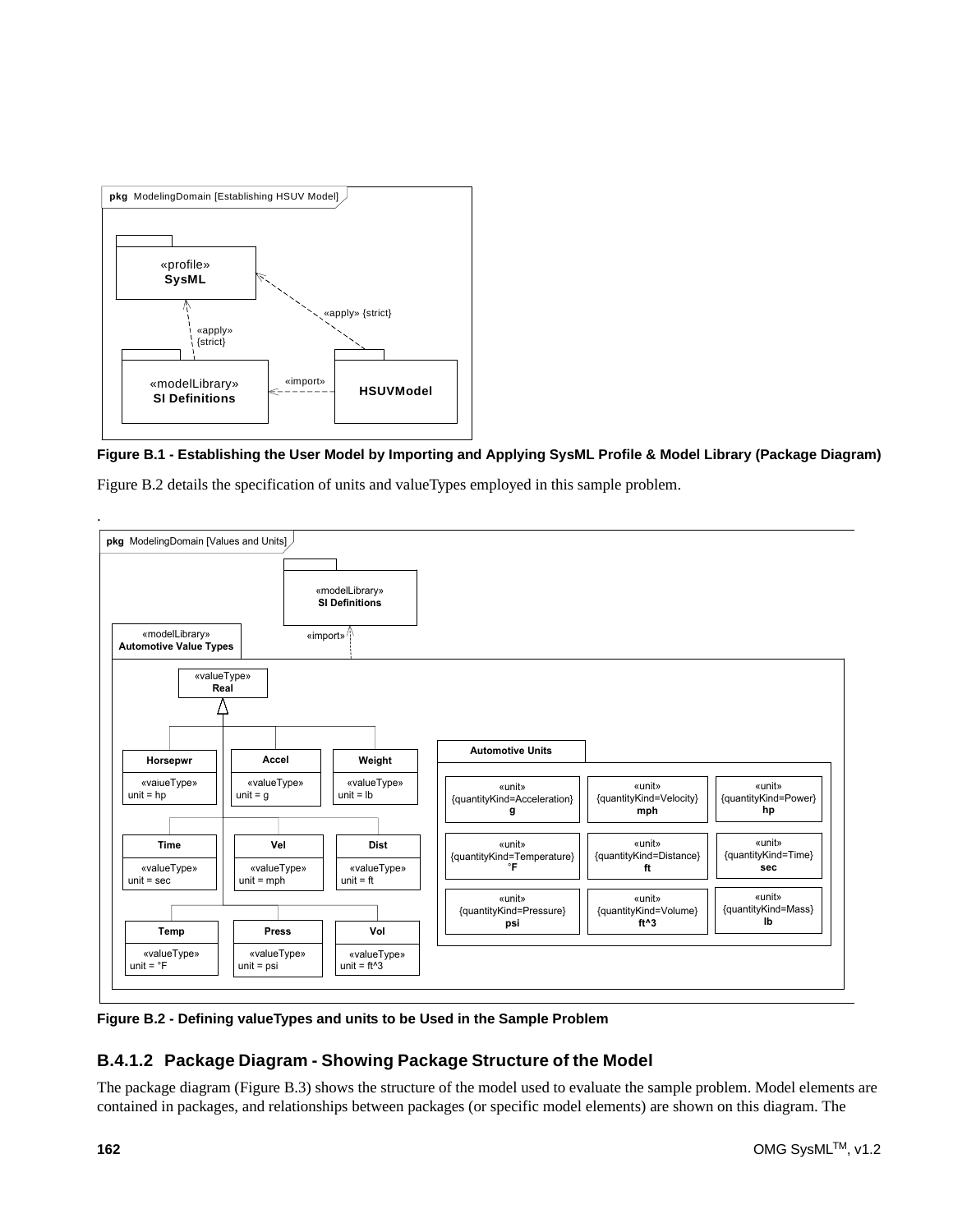relationship between the views (OperationalView and PerformanceView) and the rest of the user model are explicitly expressed using the «import» relationship. Note that the «view» models contain no model elements of their own, and that changes to the model in other packages are automatically updated in the Operational and Performance Views.



**Figure B.3 - Establishing Structure of the User Model using Packages and Views (Package Diagram)**

## **B.4.2 Setting the Context (Boundaries and Use Cases)**

### **B.4.2.1 Internal Block Diagram - Setting Context**

The term "context diagram," in Figure B.4, refers to a user-defined usage of an internal block diagram, which depicts some of the top-level entities in the overall enterprise and their relationships. The diagram usage enables the modeler or methodologist to specify a unique usage of a SysML diagram type using the extension mechanism described in Annex A: Diagrams. The entities are conceptual in nature during the initial phase of development, but will be refined as part of the development process. The «system» and «external» stereotypes are user defined, not specified in SysML, but help the modeler to identify the system of interest relative to its environment. Each model element depicted may include a graphical icon to help convey its intended meaning. The spatial relationship of the entities on the diagram sometimes conveys understanding as well, although this is not specifically captured in the semantics. Also, a background such as a map can be included to provide additional context. The associations among the classes may represent abstract conceptual relationships among the entities, which would be refined in subsequent diagrams. Note how the relationships in this diagram are also reflected in the Automotive Domain Model Block Definition Diagram, Figure B.15.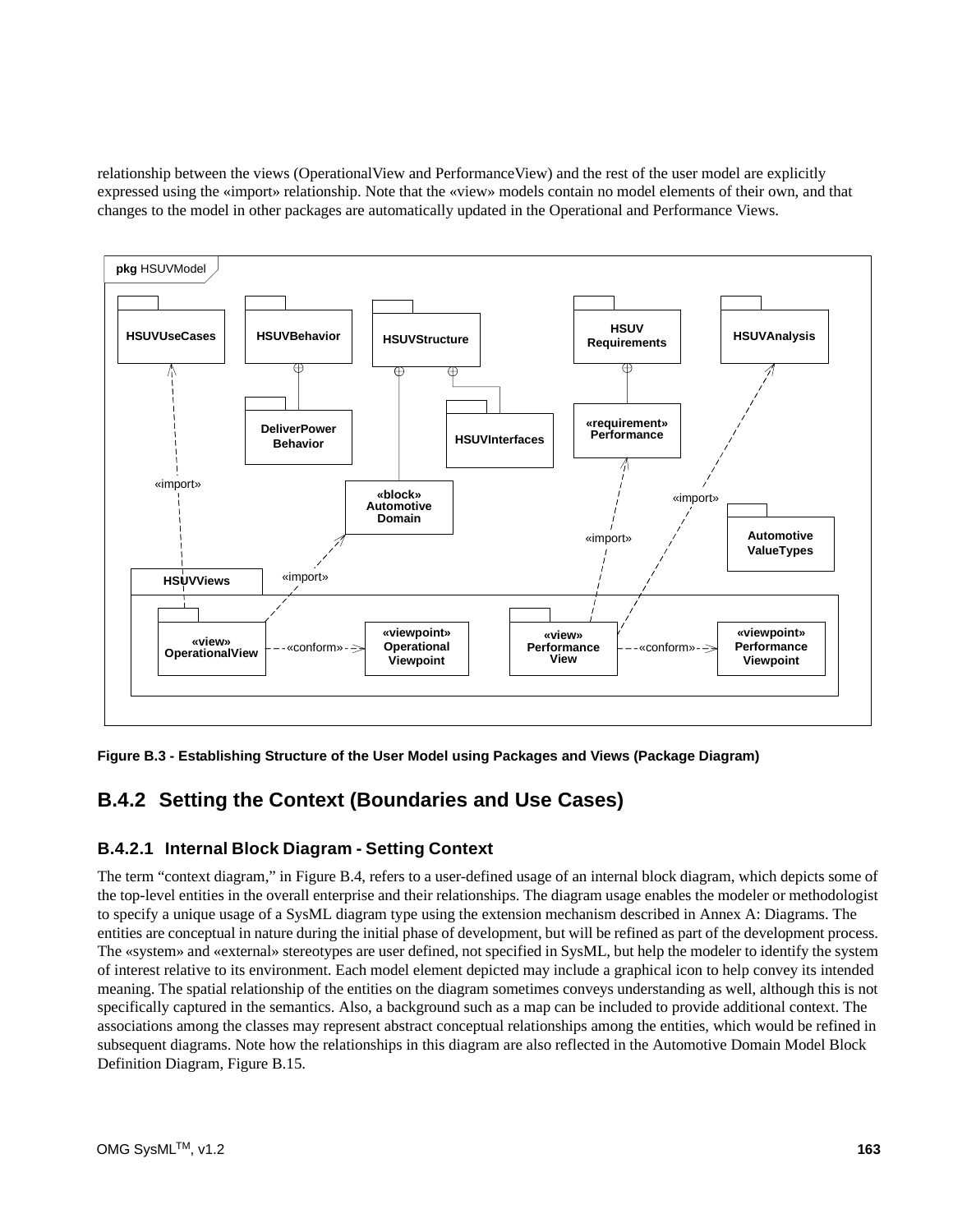

**Figure B.4 - Establishing the Context of the Hybrid SUV System using a User-Defined Context Diagram. (Internal Block Diagram) Completeness of Diagram Noted in Diagram Description**

### **B.4.2.2 Use Case Diagram - Top Level Use Cases**

The use case diagram for "Drive Vehicle" in Figure B.5 depicts the drive vehicle usage of the vehicle system. The subject (HybridSUV) and the actors (Driver, Registered Owner, Maintainer, Insurance Company, DMV) interact to realize the use case.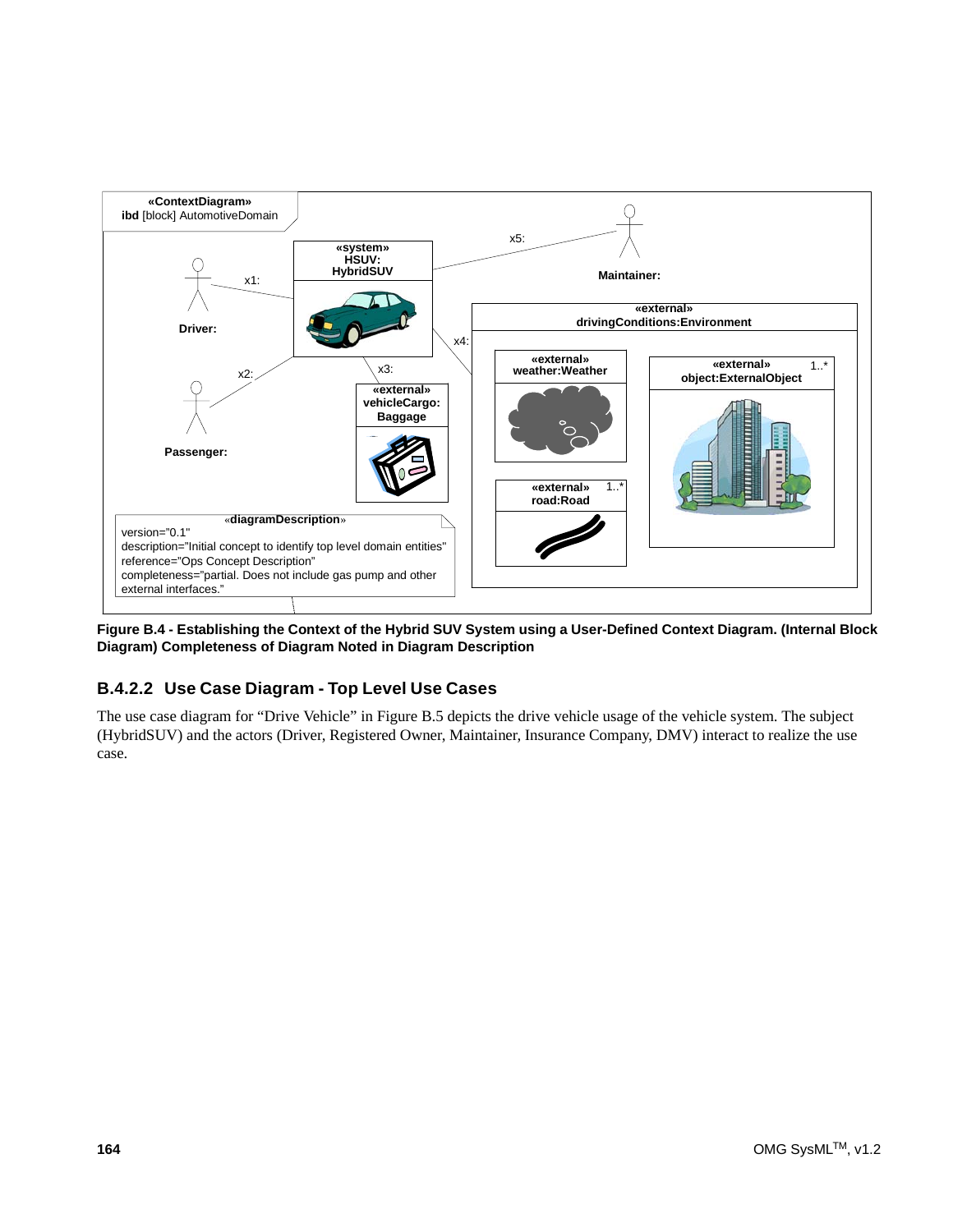

**Figure B.5 - Establishing Top Level Use Cases for the Hybrid SUV (Use Case Diagram)**

### **B.4.2.3 Use Case Diagram - Operational Use Cases**

Goal-level Use Cases associated with "Operate the Vehicle" are depicted in the following diagram. These use cases help flesh out the specific kind of goals associated with driving and parking the vehicle. Maintenance, registration, and insurance of the vehicle would be covered under a separate set of goal-oriented use cases.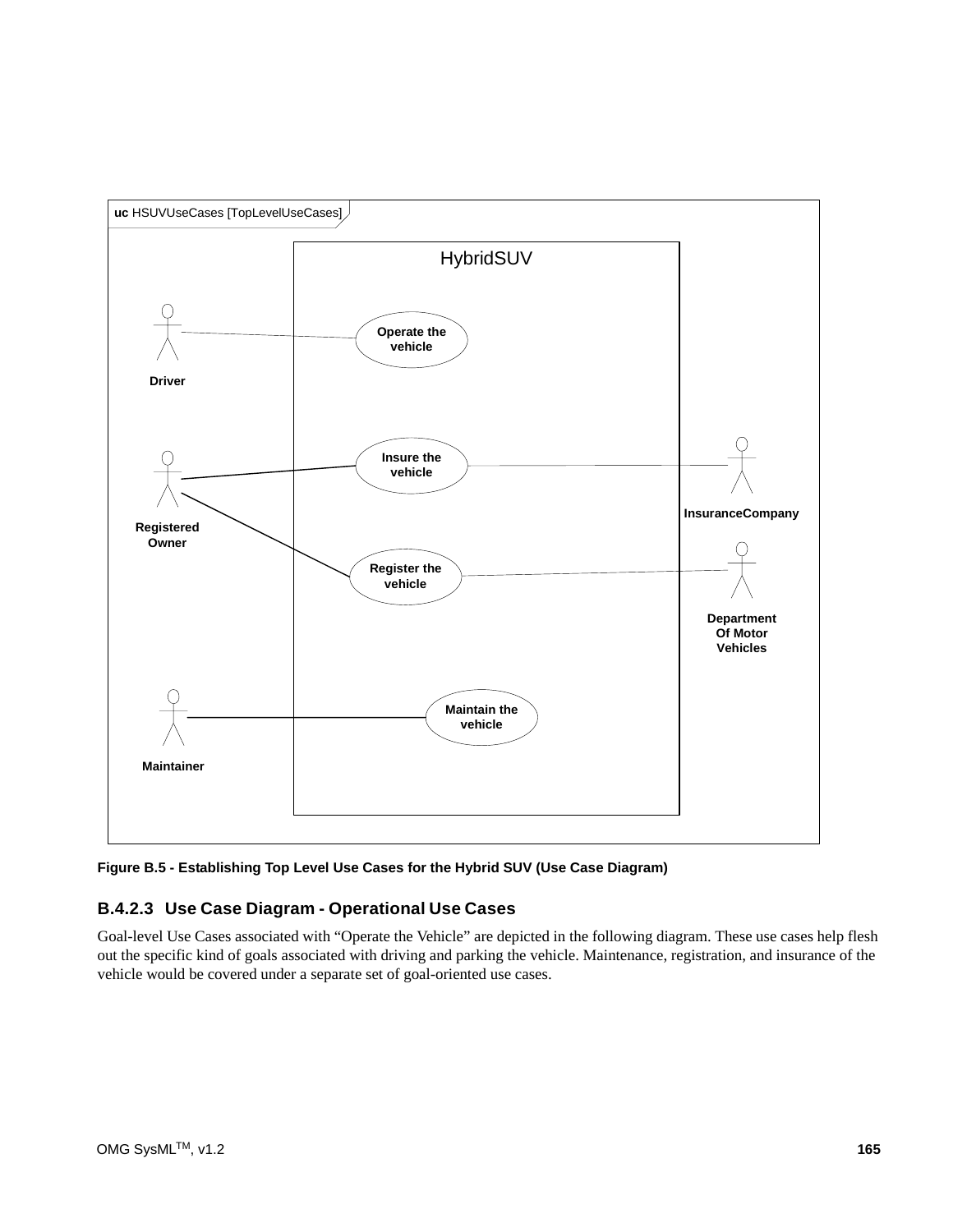

**Figure B.6 - Establishing Operational Use Cases for "Drive the Vehicle" (Use Case Diagram)**

## **B.4.3 Elaborating Behavior (Sequence and State Machine Diagrams)**

### **B.4.3.1 Sequence Diagram - Drive Black Box**

Figure B.7 shows the interactions between driver and vehicle that are necessary for the "Drive the Vehicle" Use Case. This diagram represents the "DriveBlackBox" interaction, with is owned by the AutomotiveDomain block. "BlackBox" for the purpose of this example, refers to how the subject system (HybridSUV block) interacts only with outside elements, without revealing any interior detail.

The conditions for each alternative in the alt controlSpeed section are expressed in OCL, and relate to the states of the HybridSUV block, as shown in Figure B.8.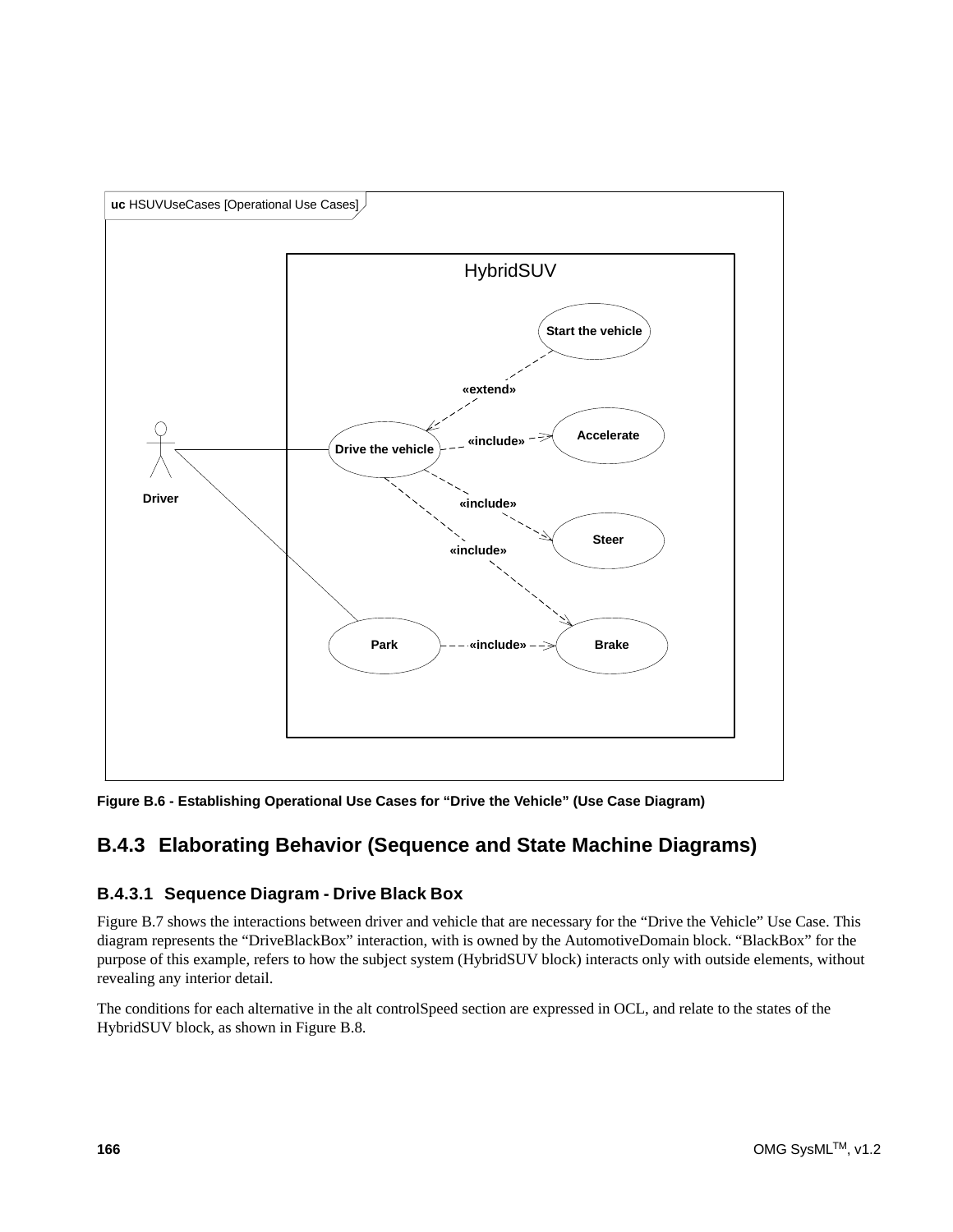

**Figure B.7 - Elaborating Black Box Behavior for the "Drive the Vehicle" Use Case (Sequence Diagram)**

### **B.4.3.2 State Machine Diagram - HSUV Operational States**

Figure B.8 depicts the operational states of the HSUV block, via a State Machine named "HSUVOperationalStates." Note that this state machine was developed in conjunction with the DriveBlackBox interaction in Figure B.7. Also note that this state machine refines the requirement "PowerSourceManagment," which will be elaborated in the requirements section of this sample problem. This diagram expresses only the nominal states. Exception states, like "acceleratorFailure," are not expressed on this diagram.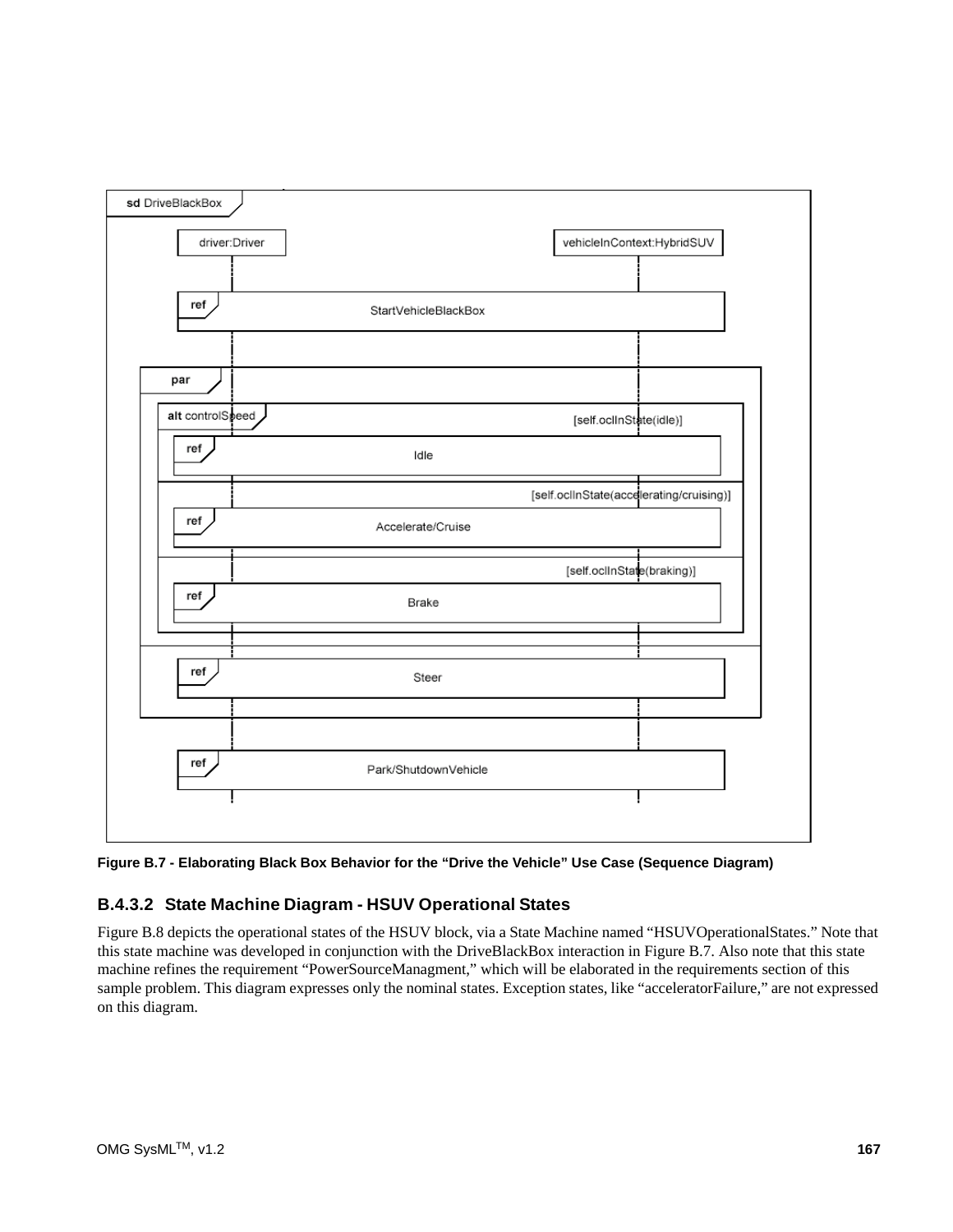

**Figure B.8 - Finite State Machine Associated with "Drive the Vehicle" (State Machine Diagram)**

### **B.4.3.3 Sequence Diagram - Start Vehicle Black Box & White Box**

Figure B.9 shows a "black box" interaction, but references "StartVehicleWhiteBox" (Figure B.10), which will decompose the lifelines within the context of the HybridSUV block.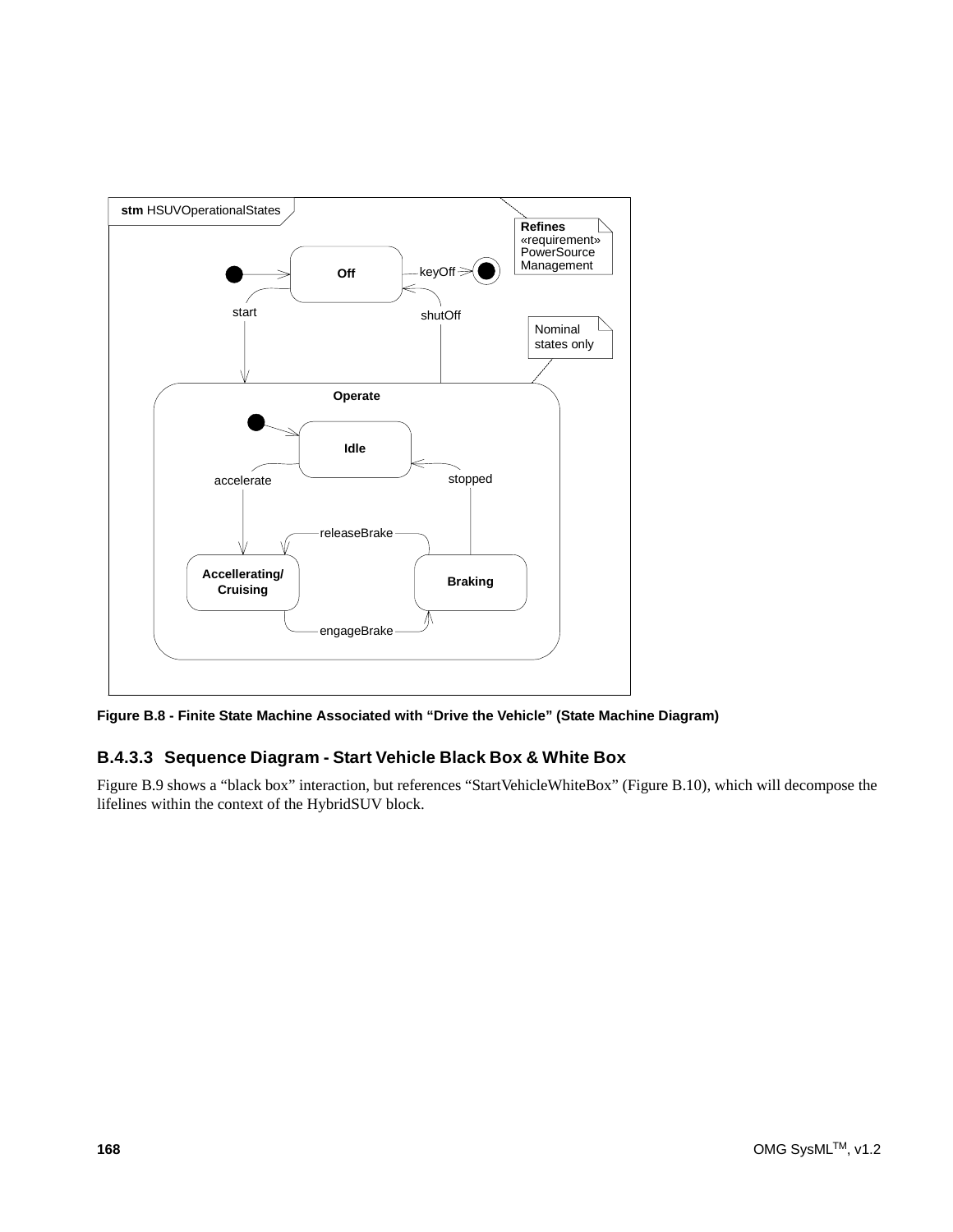

**Figure B.9 - Black Box Interaction for "StartVehicle," referencing White Box Interaction (Sequence Diagram)**

The lifelines on Figure B.10 ("whitebox" sequence diagram) need to come from the Power System decomposition. This now begins to consider parts contained in the HybridSUV block.



**Figure B.10 - White Box Interaction for "StartVehicle" (Sequence Diagram)**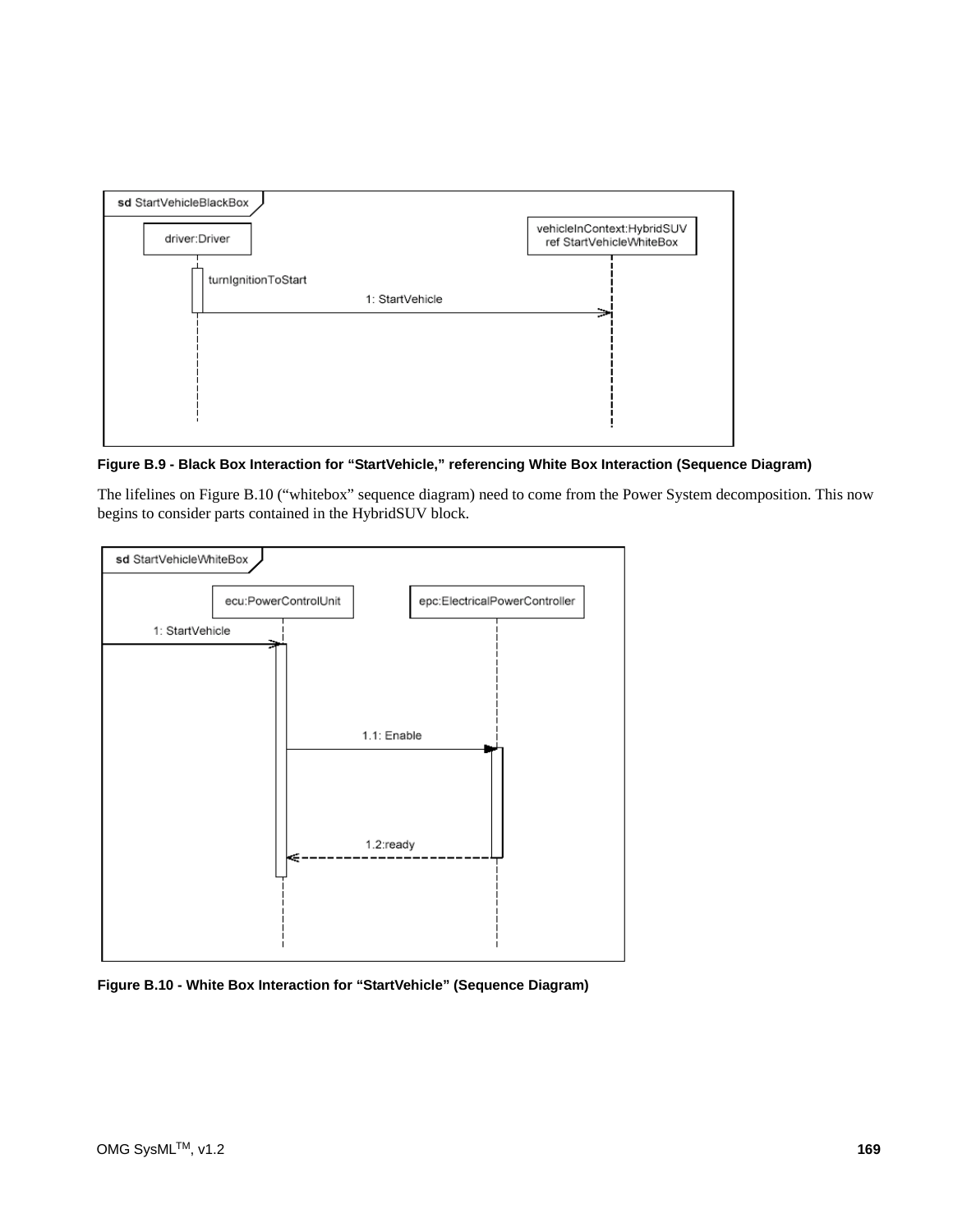## **B.4.4 Establishing Requirements (Requirements Diagrams and Tables)**

### **B.4.4.1 Requirement Diagram - HSUV Requirement Hierarchy**

The vehicle system specification contains many text based requirements. A few requirements are highlighted in Figure B.11, including the requirement for the vehicle to pass emissions standards, which is expanded for illustration purposes. The containment (cross hair) relationship, for purposes of this example, refers to the practice of decomposing a complex requirement into simpler, single requirements.



#### **Figure B.11 - Establishing HSUV Requirements Hierarchy (containment) - (Requirements Diagram)**

### **B.4.4.2 Requirement Diagram - Derived Requirements**

Figure B.12 shows a set of requirements derived from the lowest tier requirements in the HSUV specification. Derived requirements, for the purpose of this example, express the concepts of requirements in the HSUVSpecification in a manner that specifically relates them to the HSUV system. Various other model elements may be necessary to help develop a derived requirement, and these model element may be related by a «refinedBy» relationship. Note how PowerSourceManagement is "RefinedBy" the HSUVOperationalStates model (Figure B.8). Note also that rationale can be attached to the «deriveReqt» relationship. In this case, rationale is provided by a referenced document "Hybrid Design Guidance."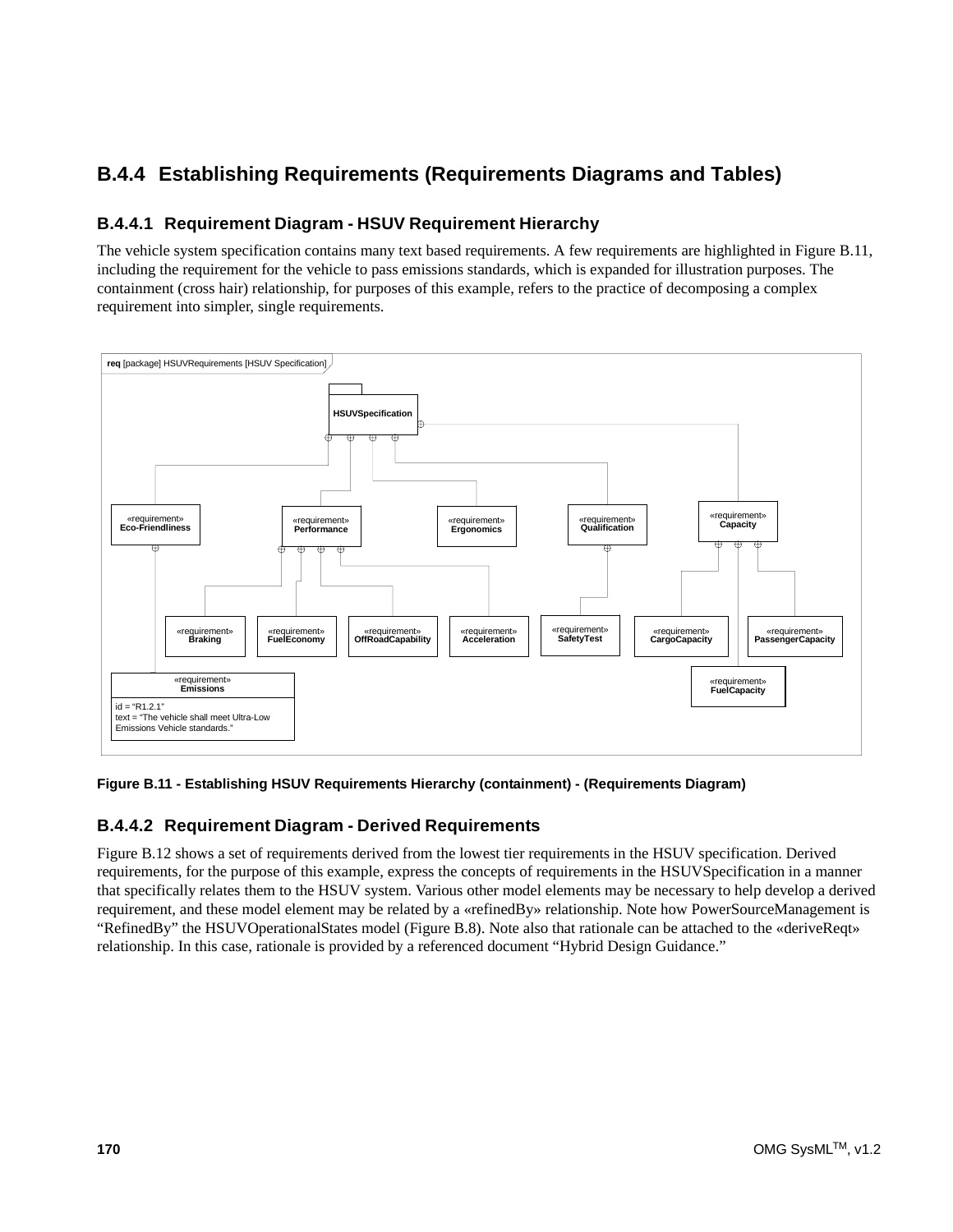

**Figure B.12 - Establishing Derived Requirements and Rationale from Lowest Tier of Requirements Hierarchy (Requirements Diagram)**

### **B.4.4.3 Requirement Diagram - Acceleration Requirement Relationships**

Figure B.13 focuses on the Acceleration requirement, and relates it to other requirements and model elements. The "refine" relation, introduced in Figure B.12, shows how the Acceleration requirement is refined by a similarly named use case. The Power requirement is satisfied by the PowerSubsystem, and a Max Acceleration test case verifies the Acceleration requirement.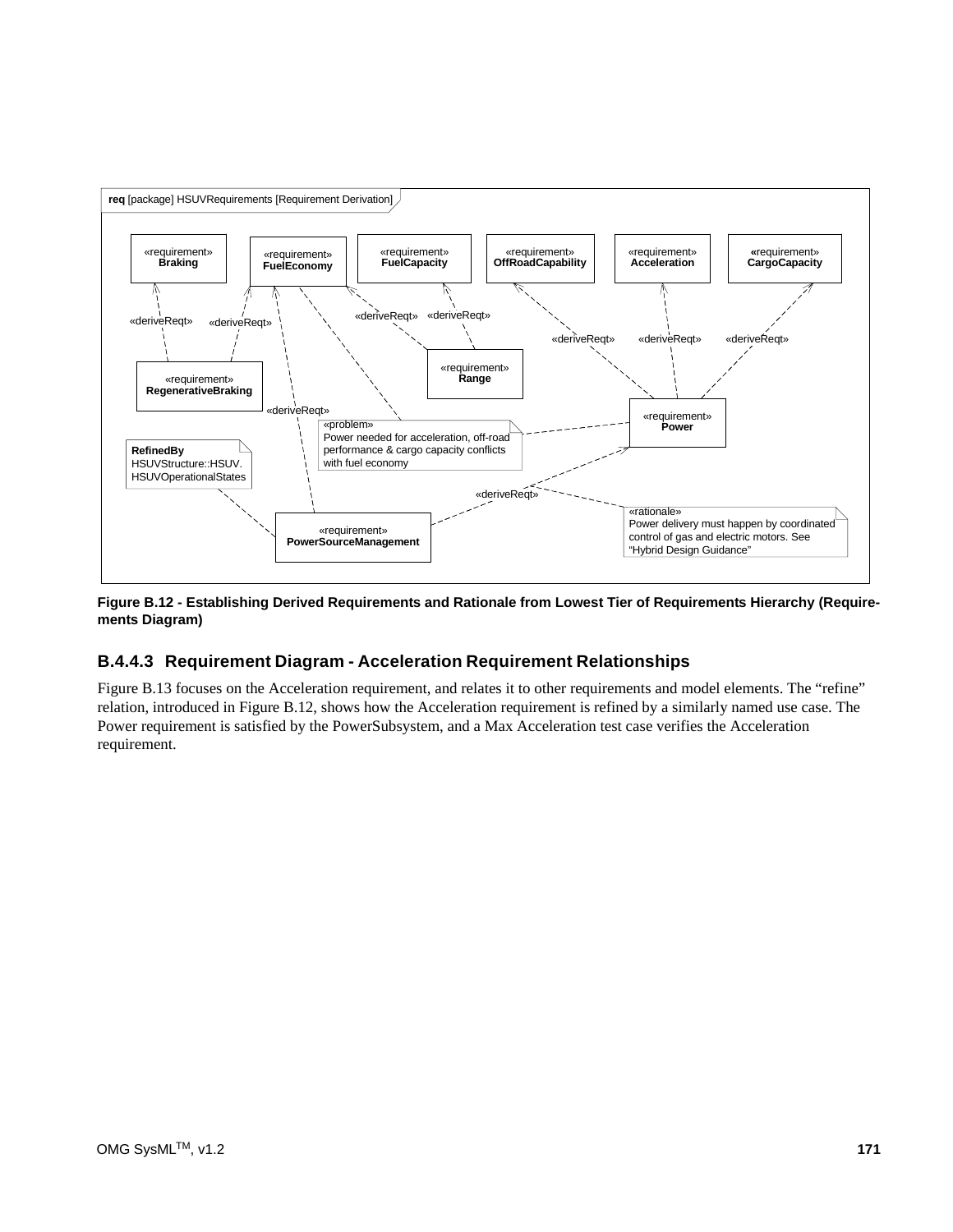

**Figure B.13 - Acceleration Requirement Relationships (Requirements Diagram)**

### **B.4.4.4 Table - Requirements Table**

Figure B.14 contains two diagrams that show requirement containment (decomposition), and requirements derivation in tabular form. This is a more compact representation than the requirements diagrams shown previously.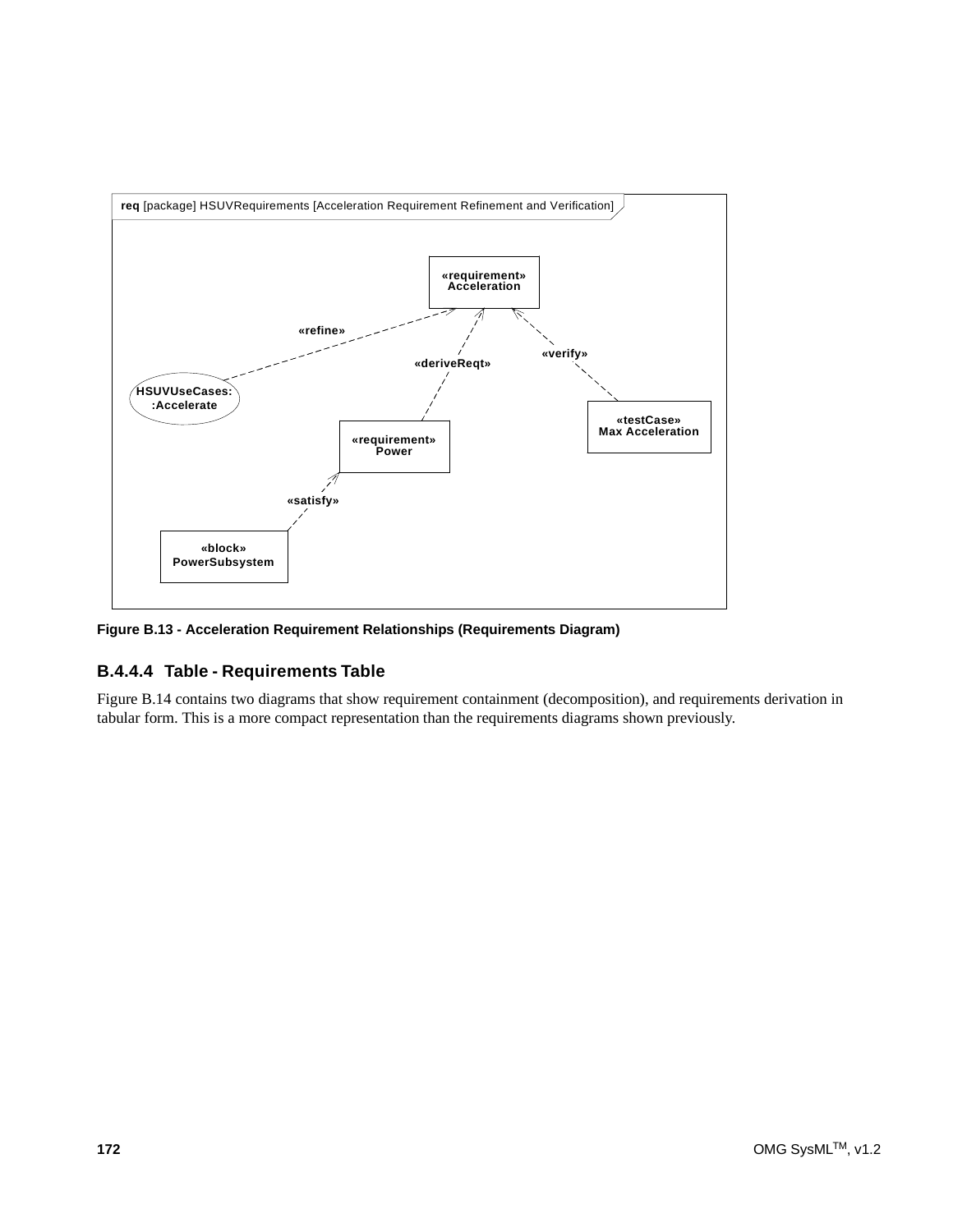| id | name                  | text                                                           |
|----|-----------------------|----------------------------------------------------------------|
|    |                       | The Hybrid SUV shall have the braking, acceleration, and off-  |
|    |                       | road capability of a typical SUV, but have dramatically better |
|    | 2 Performance         | fuel economy.                                                  |
|    |                       | The Hybrid SUV shall have the braking capability of a typical  |
|    | 2.1 Braking           | SUV.                                                           |
|    |                       | The Hybrid SUV shall have dramatically better fuel economy     |
|    | 2.2 FuelEconomy       | than a typical SUV.                                            |
|    |                       | The Hybrid SUV shall have the off-road capability of a         |
|    | 2.3 OffRoadCapability | typical SUV.                                                   |
|    |                       | The Hybrid SUV shall have the acceleration of a typical        |
|    | 2.4 Acceleration      | SUV.                                                           |

| id  | name                     | relation       | id              | name                | relation       | lid | name                  |
|-----|--------------------------|----------------|-----------------|---------------------|----------------|-----|-----------------------|
| 2.  | <b>Braking</b>           | deriveRegt     | Id.1            | RegenerativeBraking |                |     |                       |
| 2.2 | FuelEconomy              | deriveReqt     | $\mathsf{Id}.1$ | RegenerativeBraking |                |     |                       |
|     | FuelEconomy              | deriveReqt     | Id.2            | Range               |                |     |                       |
| 4.2 | FuelCapacity             | deriveReqt     | Id.2            | Range               |                |     |                       |
| 2.3 | <b>OffRoadCapability</b> | deriveReqt     | Id.4            | Power               | deriveRegt d.2 |     | PowerSourceManagement |
| 2.4 | Acceleration             | deriveReqt     | Id.4            | Power               | deriveReqt d.2 |     | PowerSourceManagement |
| 4.  | CargoCapacity            | deriveReqt d.4 |                 | <b>Power</b>        | deriveReqt d.2 |     | PowerSourceManagement |

**Figure B.14 - Requirements Relationships Expressed in Tabular Format (Table)**

## **B.4.5 Breaking Down the Pieces (Block Definition Diagrams, Internal Block Diagrams)**

#### **B.4.5.1 Block Definition Diagram - Automotive Domain**

Figure B.15 provides definition for the concepts previously shown in the context diagram. Note that the interactions DriveBlackBox and StartVehicleBlackBox (described in Section B.4.3, "Elaborating Behavior (Sequence and State Machine Diagrams)," on page 166) are depicted as owned by the AutomotiveDomain block.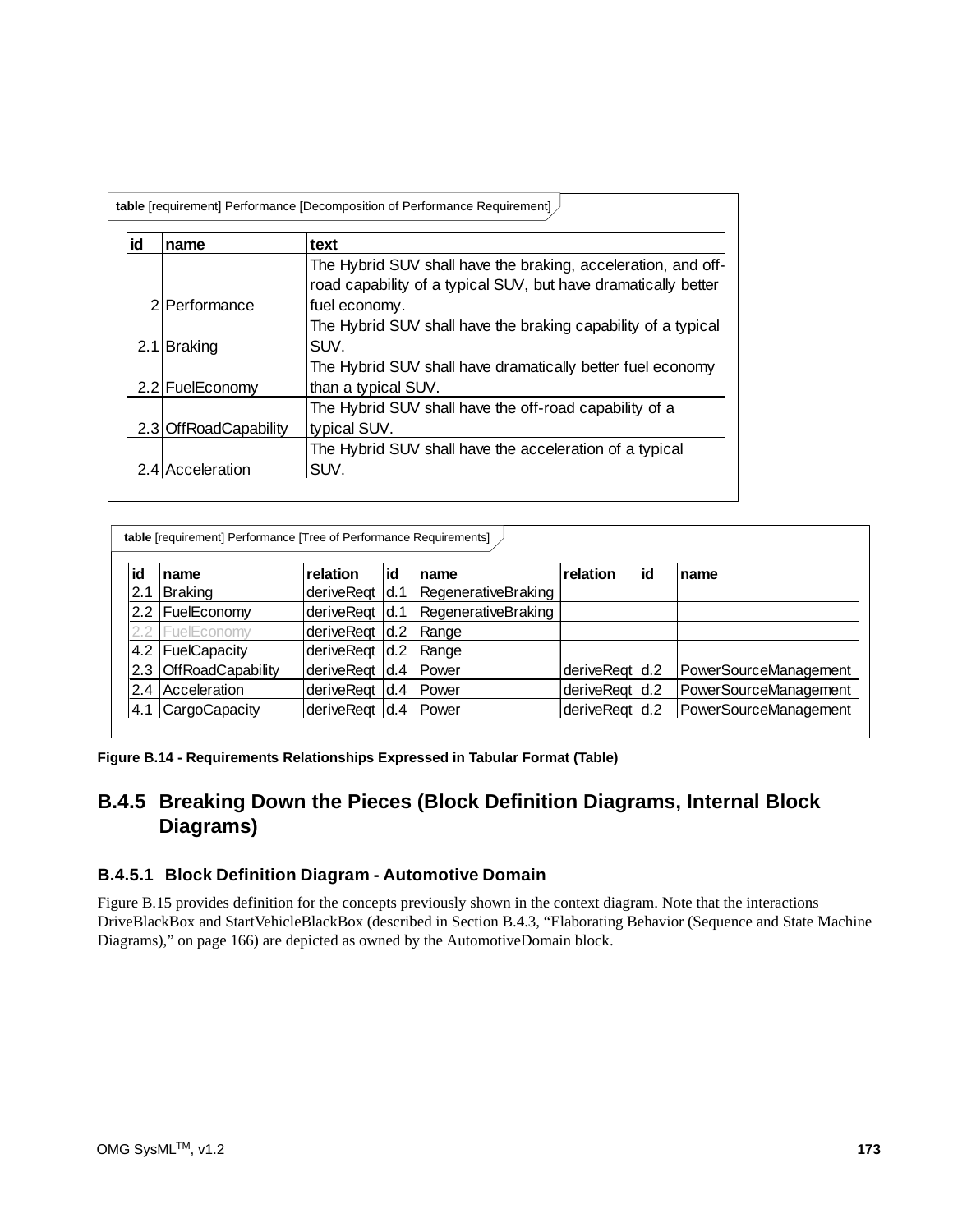

**Figure B.15 - Defining the Automotive Domain (compare with Figure B.4 ) - (Block Definition Diagram)**

### **B.4.5.2 Block Definition Diagram - Hybrid SUV**

Figure B.16 defines components of the HybridSUV block Note that the BrakePedal and WheelHubAssembly are used by, but not contained in, the PowerSubsystem block.



**Figure B.16 - Defining Structure of the Hybrid SUV System (Block Definition Diagram)**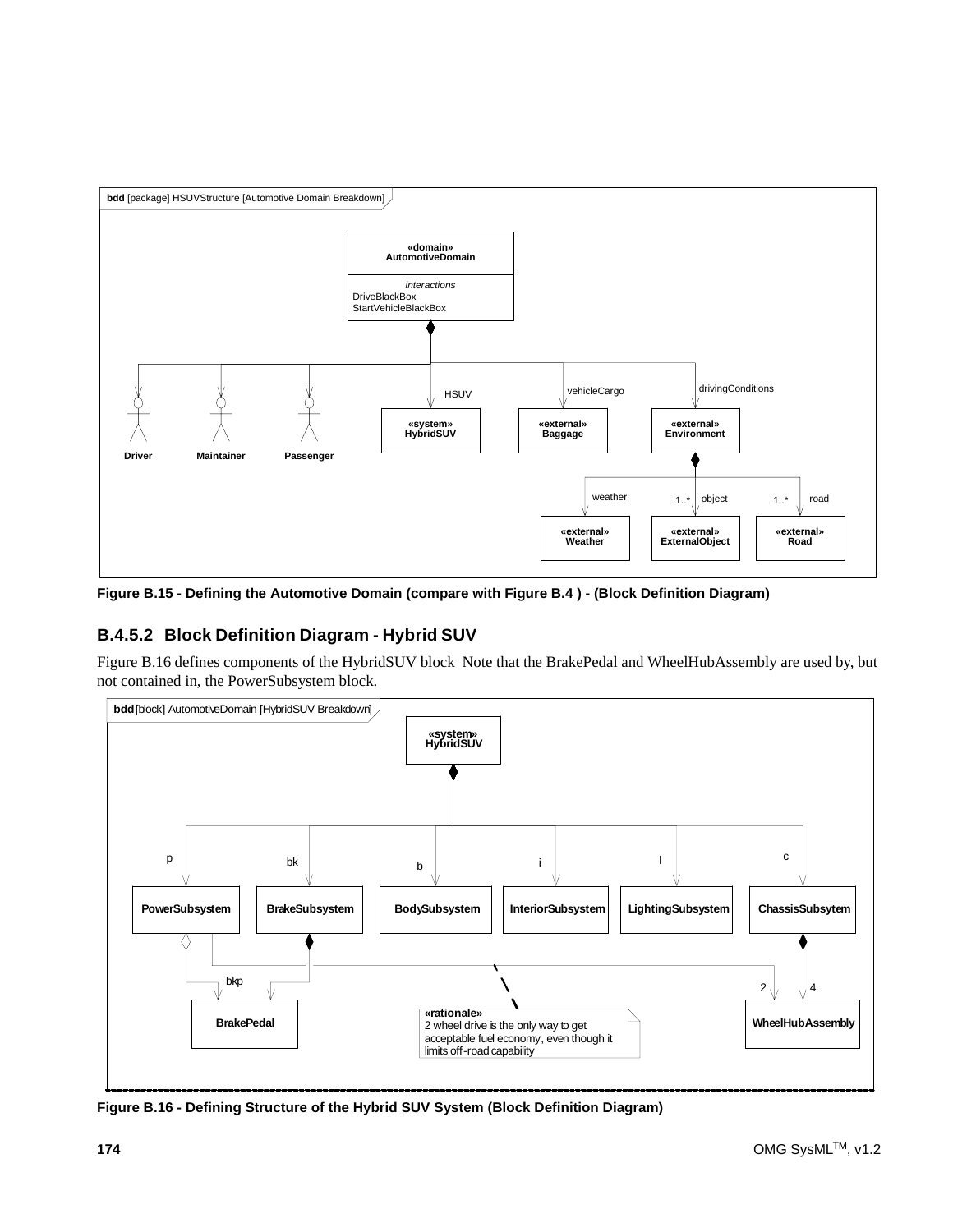### **B.4.5.3 Internal Block Diagram - Hybrid SUV**

Figure B.17 shows how the top level model elements in the above diagram are connected together in the HybridSUV block.



**Figure B.17 - Internal Structure of Hybrid SUV (Internal Block Diagram)**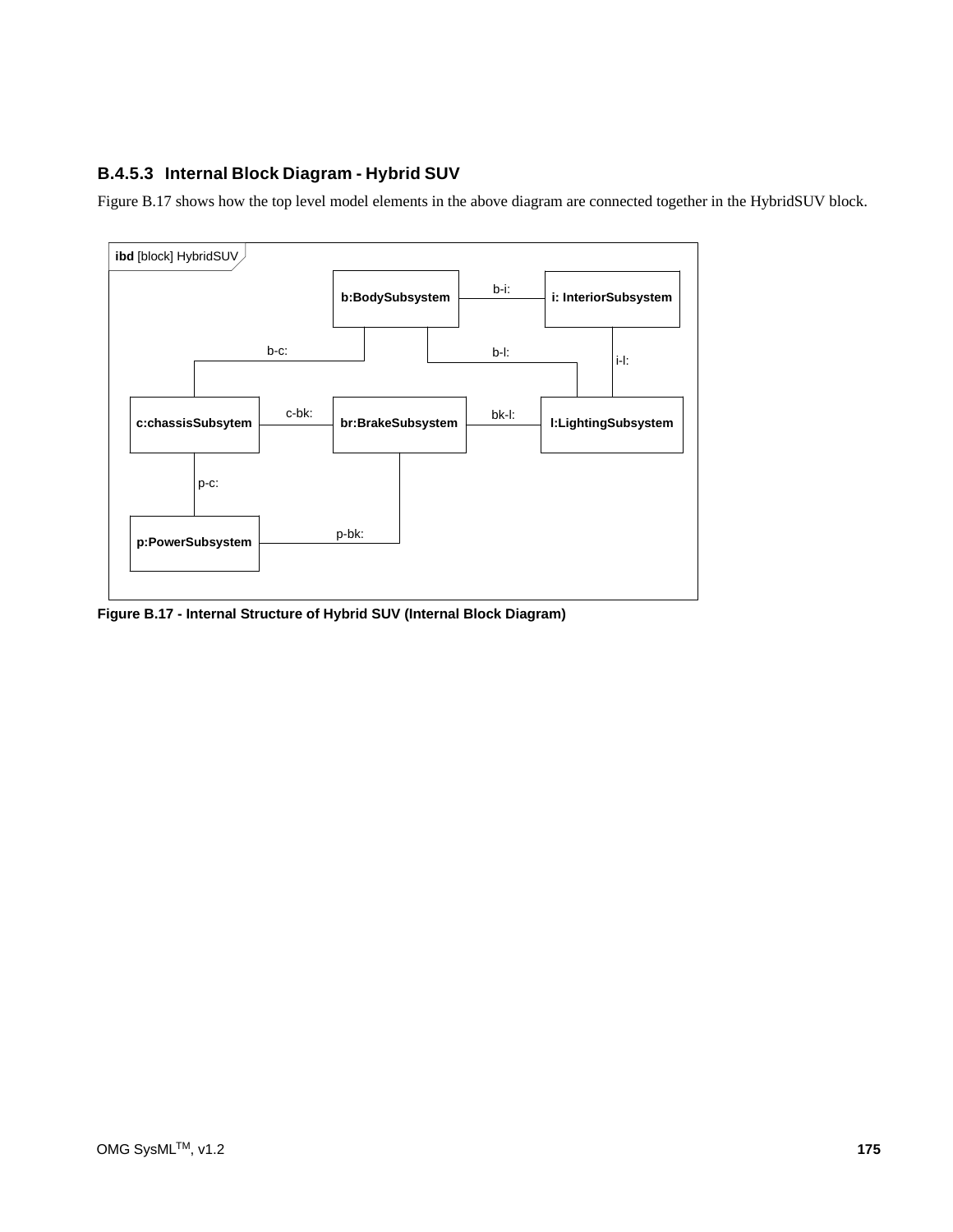### **B.4.5.4 Block Definition Diagram - Power Subsystem**

Figure B.18 defines the next level of decomposition, namely the components of the PowerSubsystem block. Note how the use of white diamond (shared aggregation) on FrontWheel, BrakePedal, and others denotes the same "use-not-composition" kind of relationship previously shown in Figure B.16.



#### **Figure B.18 - Defining Structure of Power Subsystem (Block Definition Diagram)**

#### **B.4.5.5 Internal Block Diagram for the "Power Subsystem"**

Figure B.19 shows how the parts of the PowerSubsystem block, as defined in the diagram above, are used. It shows «connectors» between parts, «clientServerPorts», «flowPorts», «atomicFlowPorts», and «itemFlows». The dashed borders on FrontWheel and BrakePedal denote the "use-not-composition" relationship depicted elsewhere in Figure B.16 and Figure B.18. The dashed borders on Fuel denote a store, which keeps track of the amount and mass of fuel in the FuelTankAssy. This is also depicted in Figure B.18.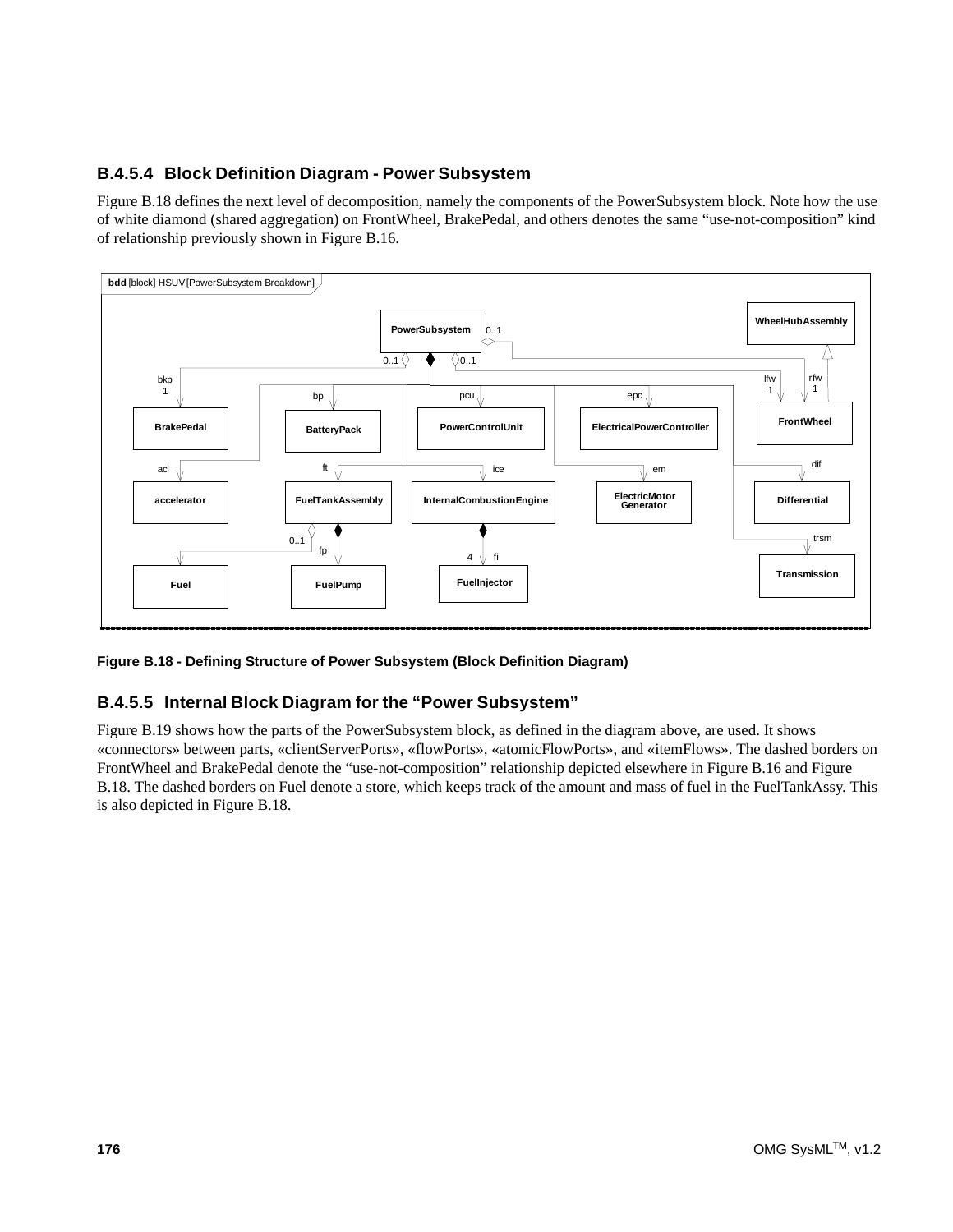

**Figure B.19 - Internal Structure of the Power Subsystem (Internal Block Diagram)**



**Figure B.20 - Interfaces Typing StandardPorts Internal to the Power Subsystem (Block Definition Diagram)**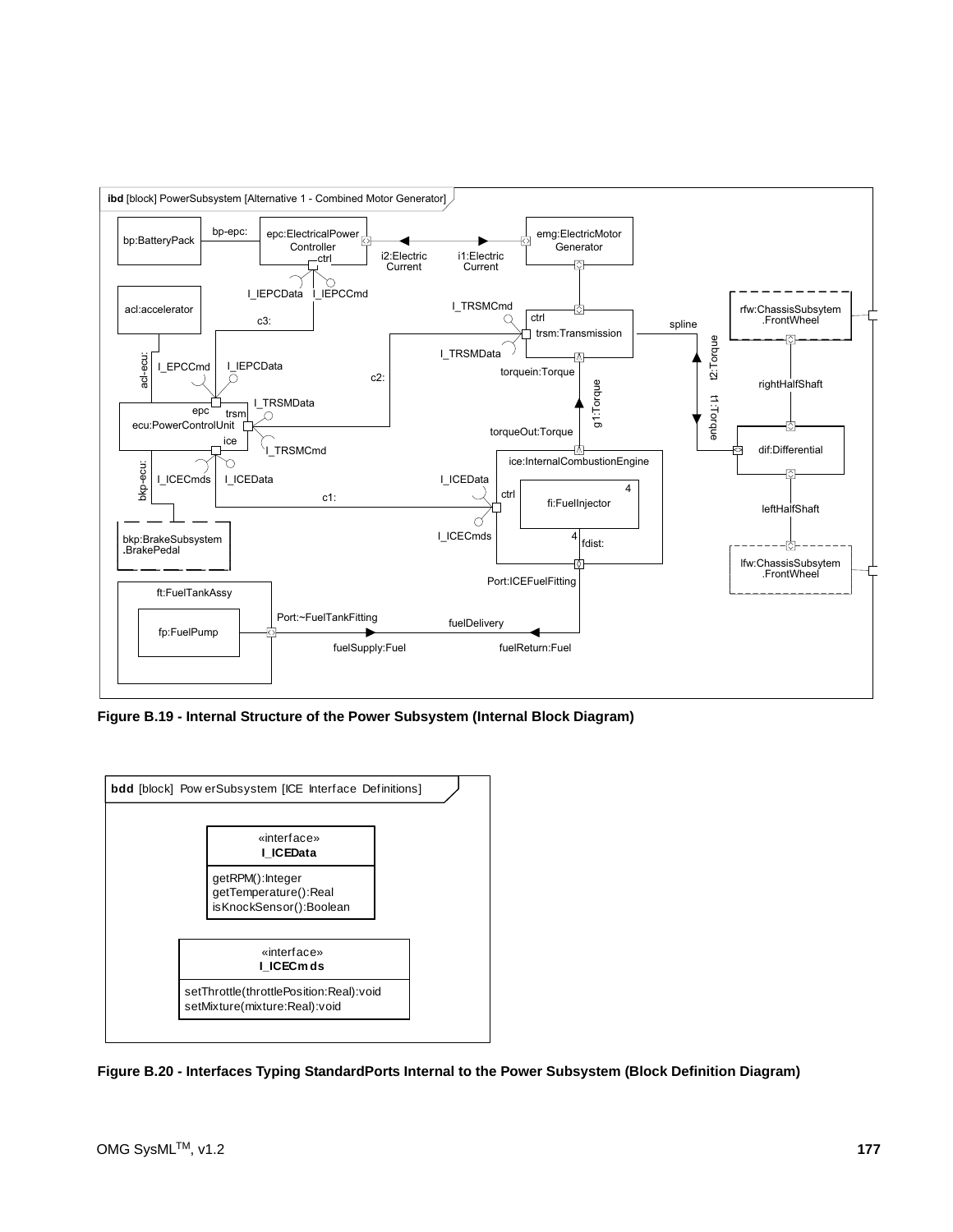Figure B.20 provides definition of the interfaces applied to Standard Ports associated with connector c1 in Figure B.19.

## **B.4.6 Defining Ports and Flows**

### **B.4.6.1 Block Definition Diagram - ICE Interface**

For purposes of example, the StandardPorts and related point-to-point connectors in Figure B.19 are being refined into a common bus architecture. For this example, FlowPorts have been used to model the bus architecture. Figure B.21 is an incomplete first step in the refinement of this bus architecture, as it begins to identify the flow specification for the InternalCombustionEngine, the Transmission, and the ElectricalPowerController..



**Figure B.21 - Initially Defining Flow Specifications for the CAN Bus (Block Definition Diagram)**

### **B.4.6.2 Internal Block Diagram - CANbus**

Figure B.22 continues the refinement of this Controller Area Network (CAN) bus architecture using FlowPorts. The explicit structural allocation between the original connectors of Figure B.19 and this new bus architecture is shown in Figure B.36.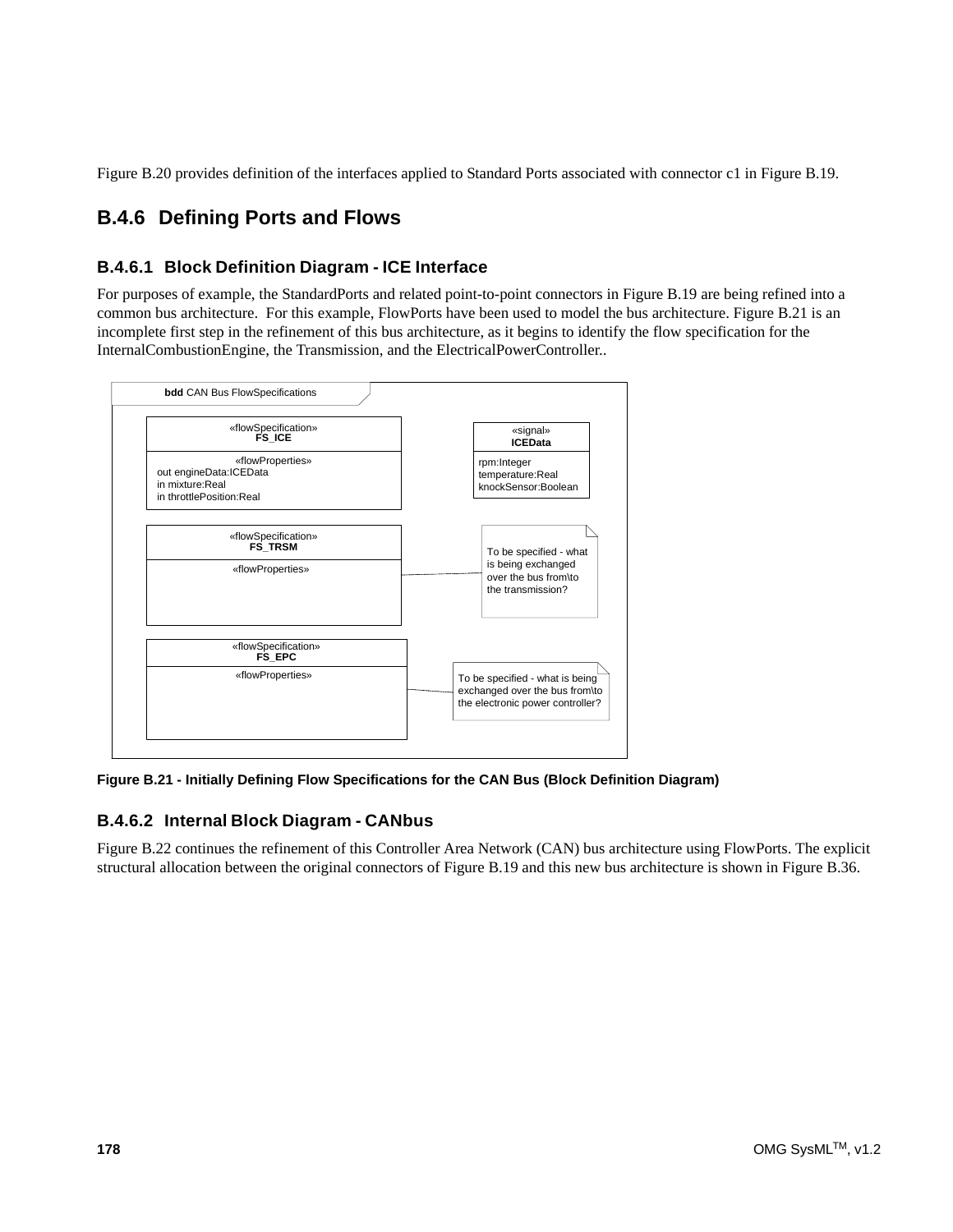

**Figure B.22 - Consolidating Interfaces into the CAN Bus. (Internal Block Diagram)**

### **B.4.6.3 Block Definition Diagram - Fuel Flow Properties**

The FlowPorts on the FuelTankAssembly and InternalCombustionEngine (as shown in Figure B.19) are defined in Figure B.23.



**Figure B.23 - Elaborating Definition of Fuel Flow. (Block Definition Diagram)**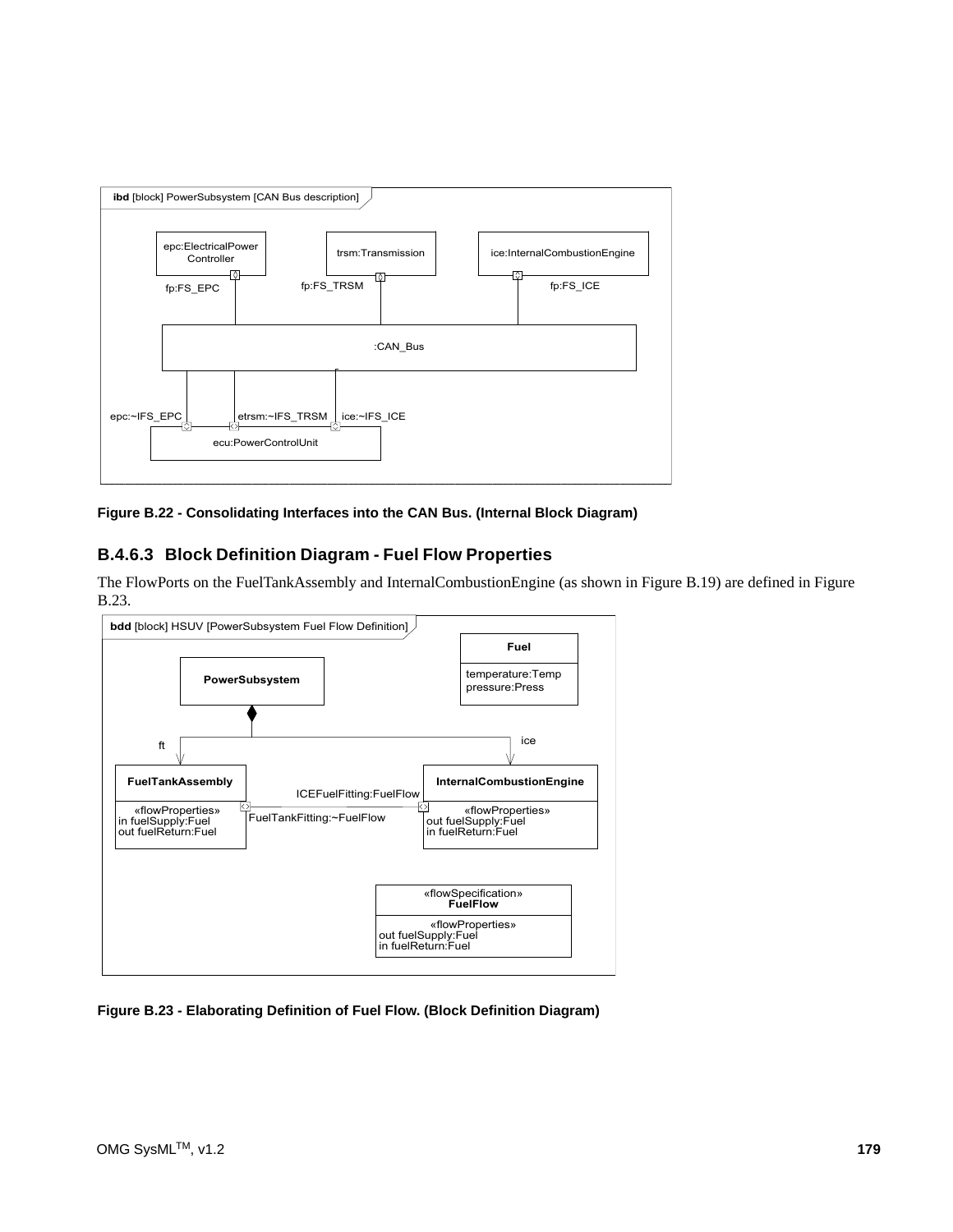### **B.4.6.4 Parametric Diagram - Fuel Flow**

Figure B.24 is a parametric diagram showing how fuel flowrate is related to FuelDemand and FuelPressure value properties.



**Figure B.24 - Defining Fuel Flow Constraints (Parametric Diagram)**

### **B.4.6.5 Internal Block Diagram - Fuel Distribution**

Figure B.25 shows how the connectors fuelDelivery and fdist on Figure B.19 have been expanded to include design detail. The fuelDelivery connector is actually two connectors, one carrying fuelSupply and the other carrying fuelReturn. The fdist connector inside the InternalCombustionEngine block has been expanded into the fuel regulator and fuel rail parts. These more detailed design elements are related to the original connectors using the allocation relationship. The Fuel store represents a quantity of fuel in the FuelTankAssy, which is drawn by the FuelPump for use in the engine, and is refreshed, to some degree, by fuel returning to the FuelTankAssy via the FuelReturnLine.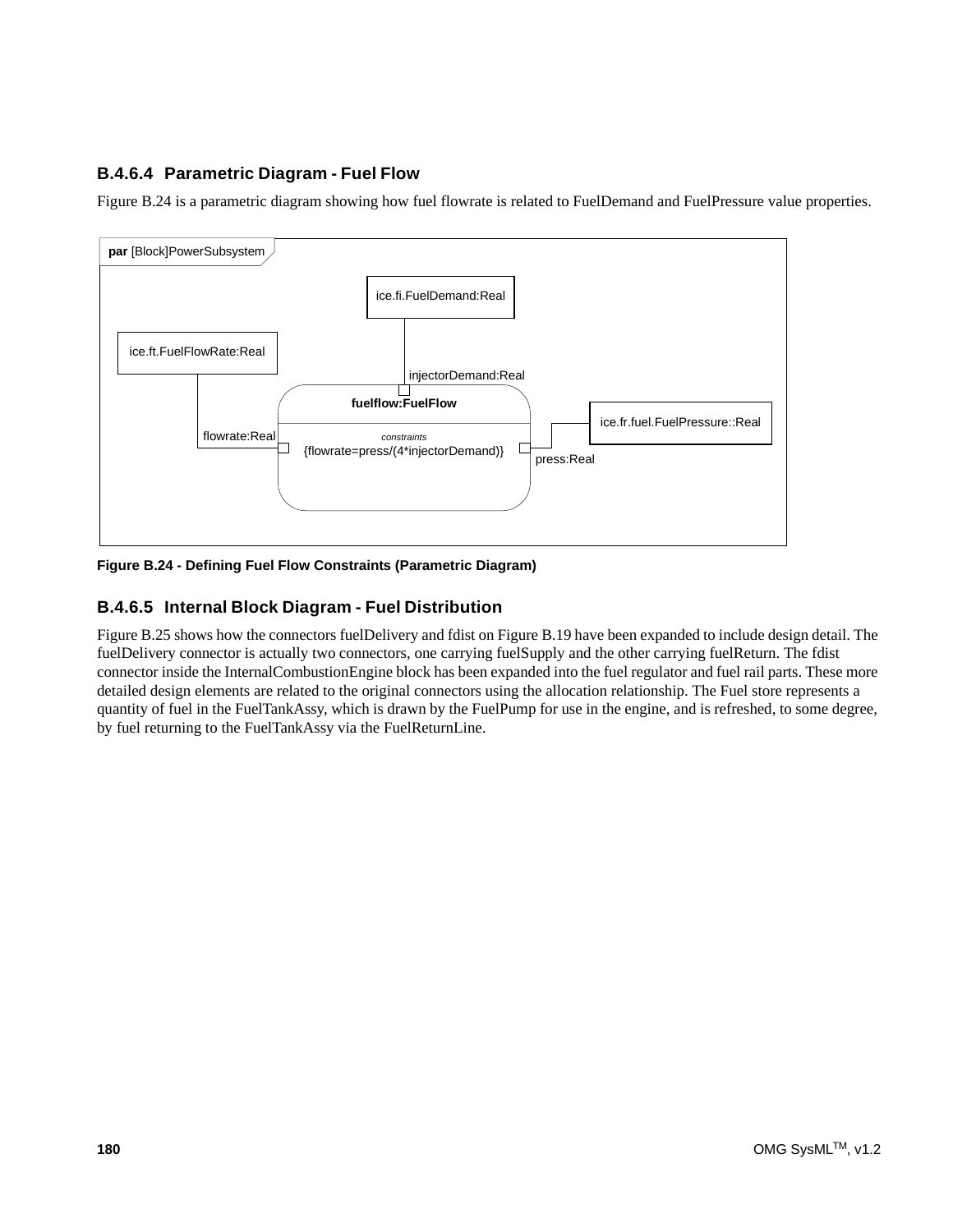

**Figure B.25 - Detailed Internal Structure of Fuel Delivery Subsystem (Internal Block Diagram)**

## **B.4.7 Analyze Performance (Constraint Diagrams, Timing Diagrams, Views)**

### **B.4.7.1 Block Definition Diagram - Analysis Context**

Figure B.26 defines the various model elements that will be used to conduct analysis in this example. It depicts each of the constraint blocks/equations that will be used for the analysis, and key relationships between them.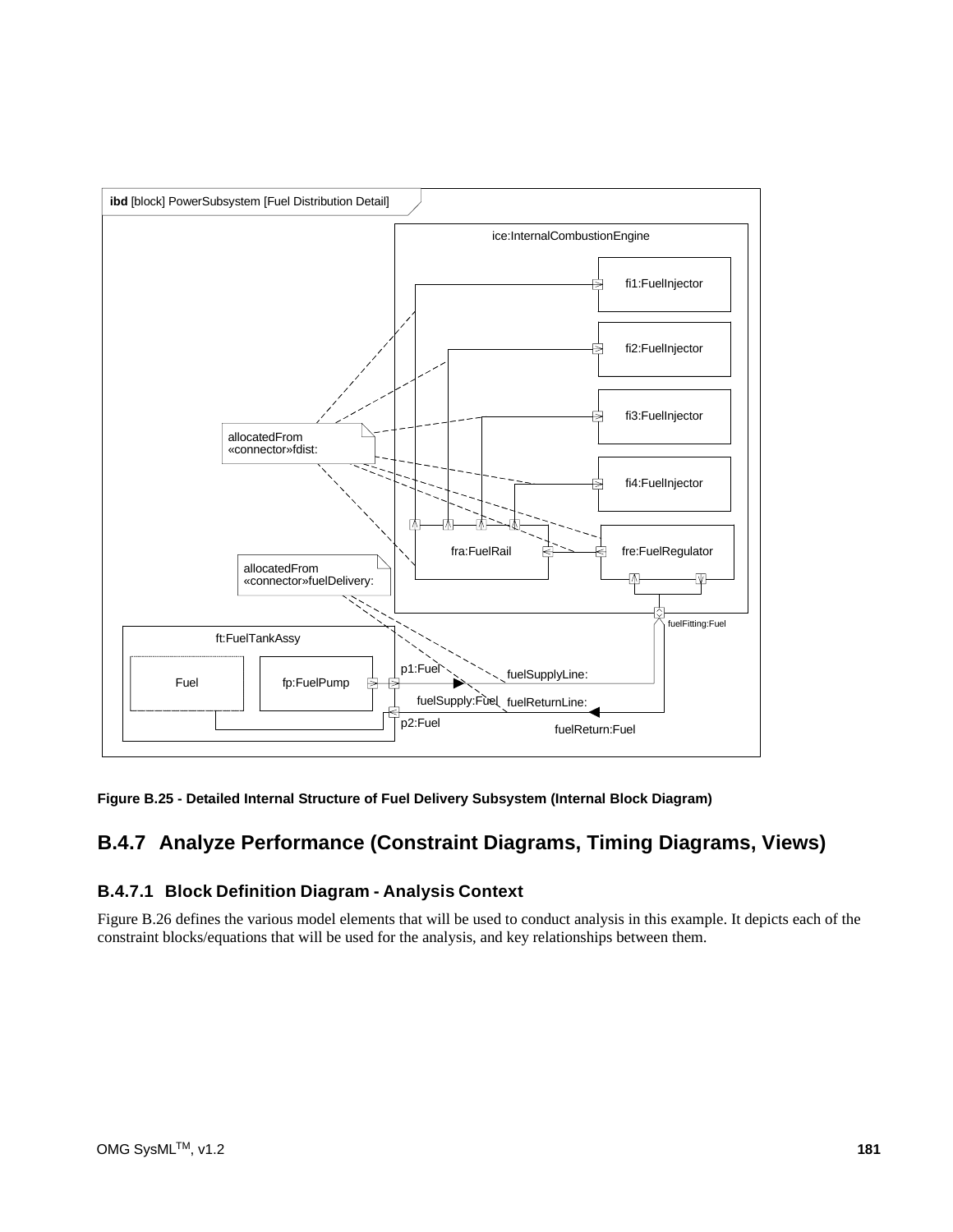

**Figure B.26 - Defining Analyses for Hybrid SUV Engineering Development (Block Definition Diagram)**

### **B.4.7.2 Package Diagram - Performance View Definition**

Figure B.27 shows the user-defined Performance Viewpoint, and the elements that populate the HSUV specific PerformanceView. The PerformanceView itself may contain of a number of diagrams depicting the elements it contains.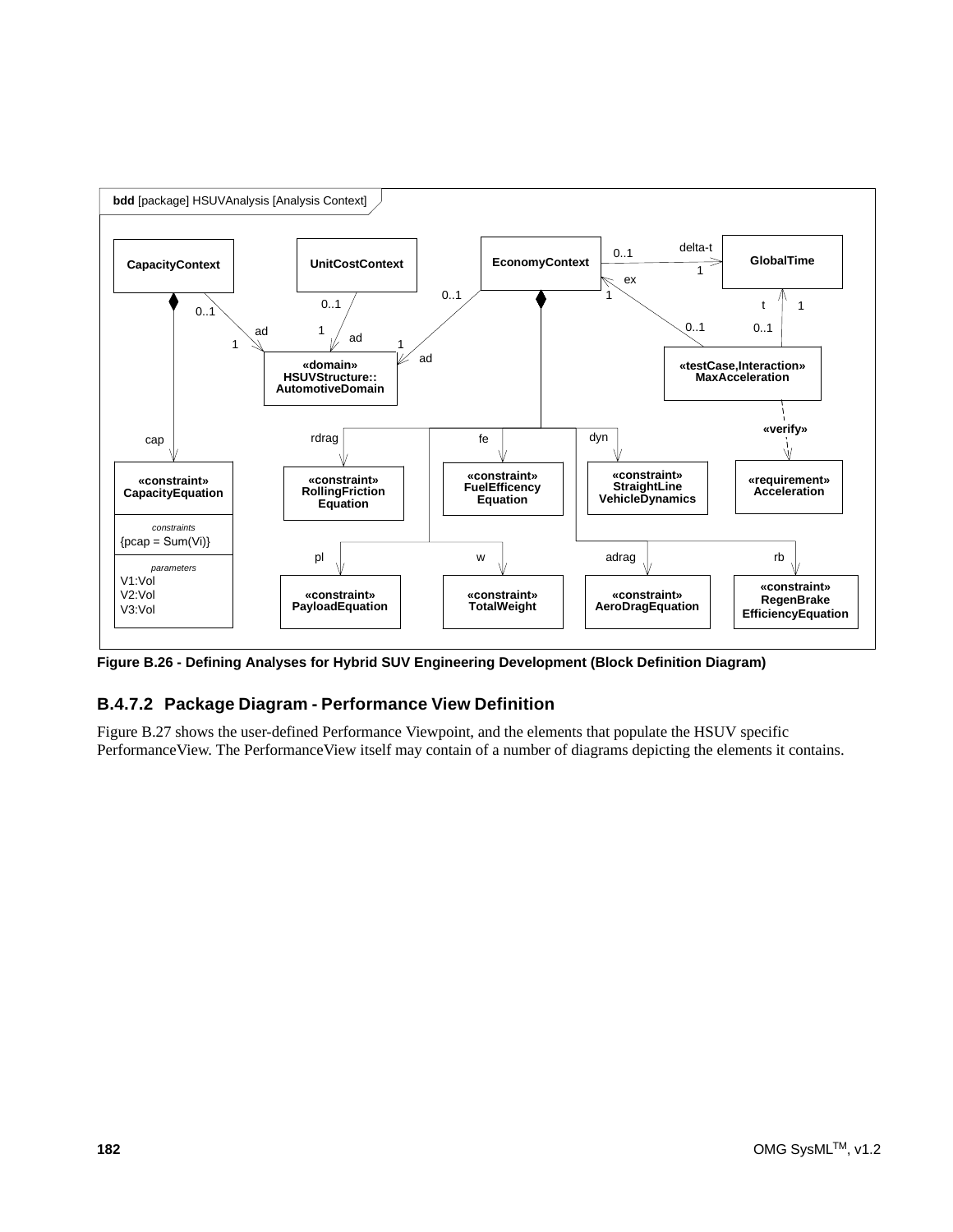

**Figure B.27 - Establishing a Performance View of the User Model (Package Diagram)**

### **B.4.7.3 Parametric Diagram - Measures of Effectiveness**

Measure of Effectiveness is a user defined stereotype. Figure B.28 shows how the overall cost effectiveness of the HSUV will be evaluated. It shows the particular measures of effectiveness for one particular alternative for the HSUV design, and can be reused to evaluate other alternatives.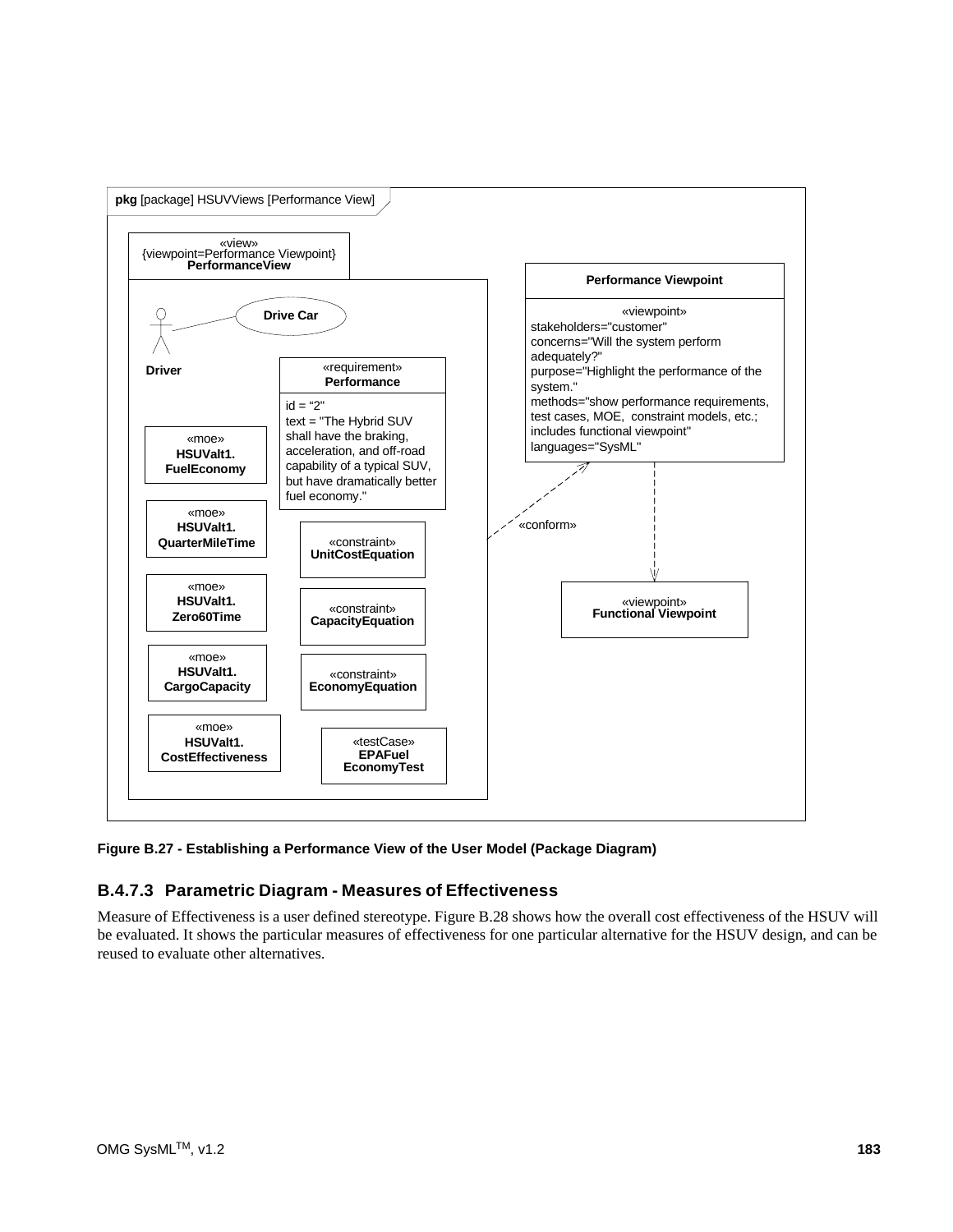

**Figure B.28 - Defining Measures of Effectiveness and Key Relationships (Parametric Diagram)**

### **B.4.7.4 Parametric Diagram - Economy**

Since overall fuel economy is a key requirement on the HSUV design, this example applies significant detail in assessing it. Figure B.29 shows the constraint blocks and properties necessary to evaluate fuel economy.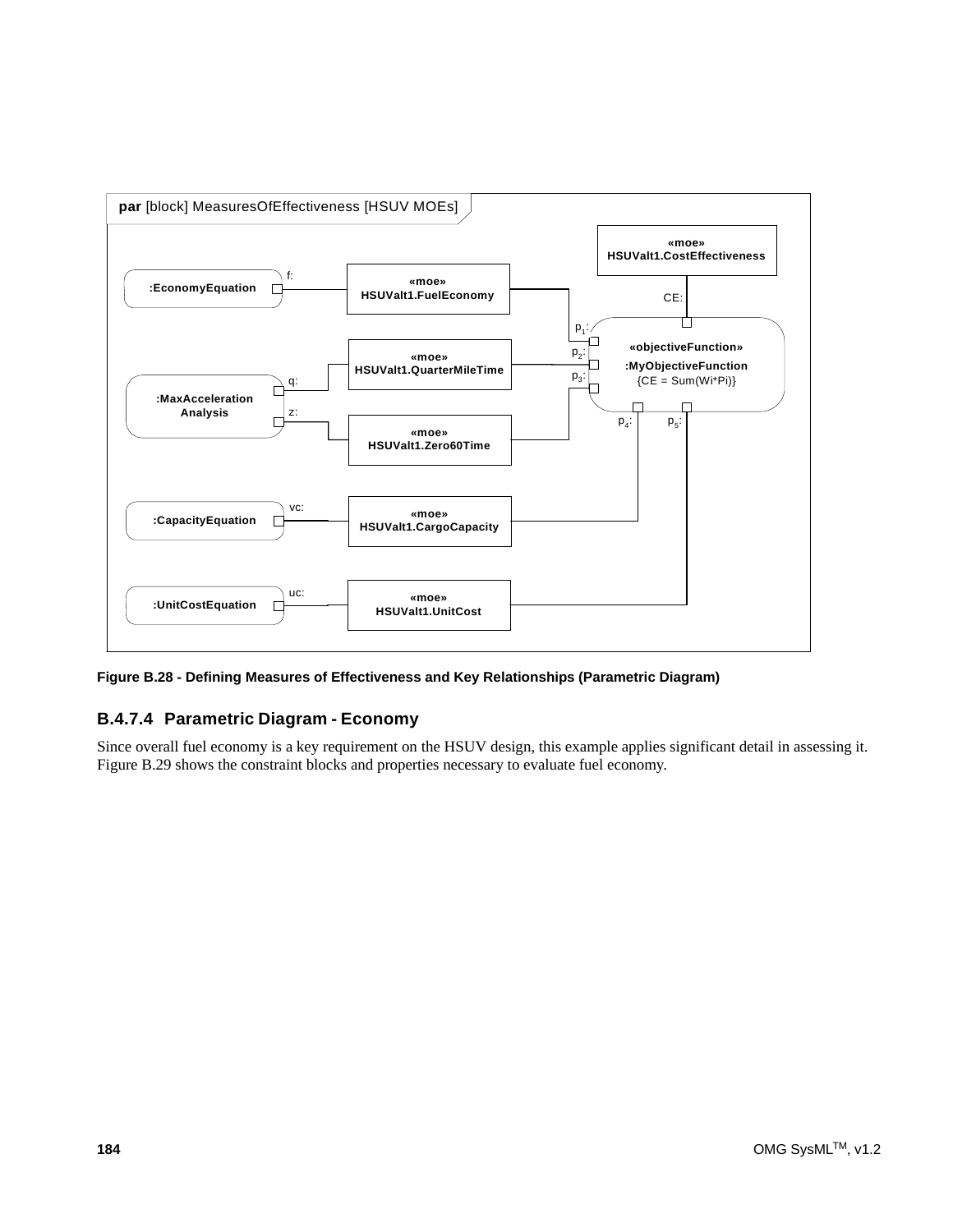

**Figure B.29 - Establishing Mathematical Relationships for Fuel Economy Calculations (Parametric Diagram)**

### **B.4.7.5 Parametric Diagram - Dynamics**

The StraightLineVehicleDynamics constraint block from Figure B.29 has been expanded in Figure B.30. ConstraintNotes are used, which identify each constraint using curly brackets {}. In addition, Rationale has been used to explain the meaning of each constraint maintained.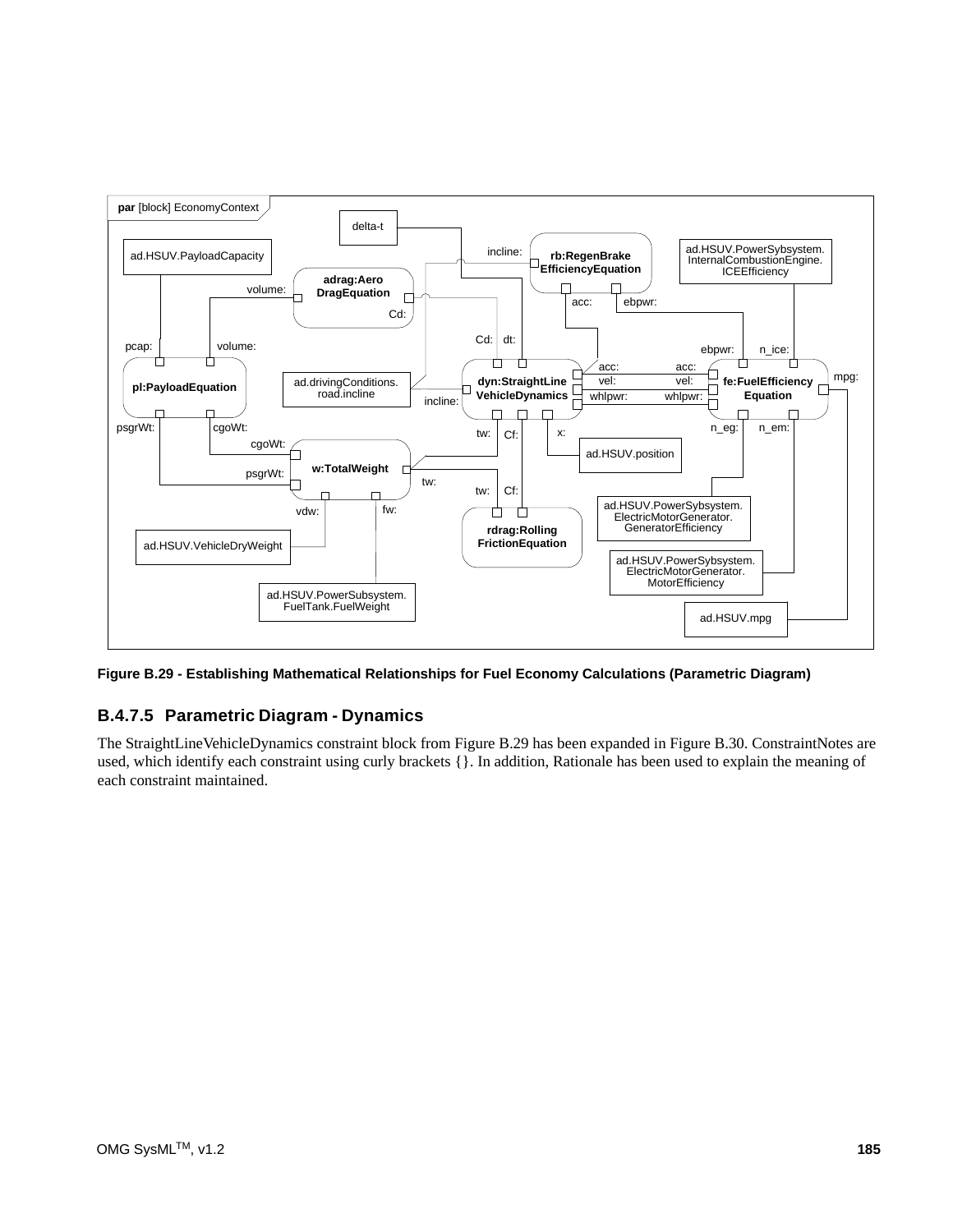

**Figure B.30 - Straight Line Vehicle Dynamics Mathematical Model (Parametric Diagram)**

The constraints and parameters in Figure B.30 are detailed in Figure B.31 in Block Definition Diagram format.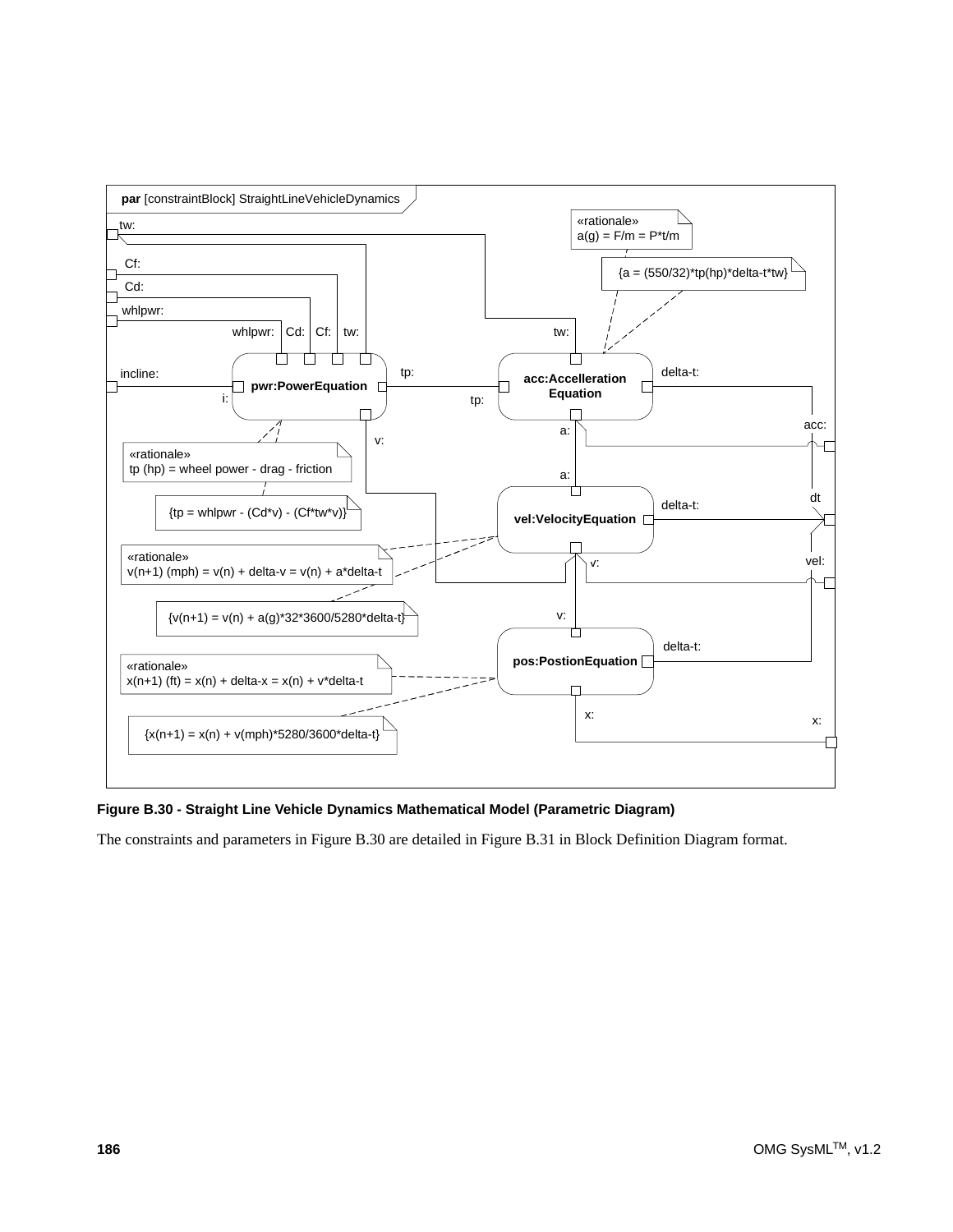

#### **Figure B.31 - Defining Straight-Line Vehicle Dynamics Mathematical Constraints (Block Definition Diagram)**

Note the use of valueTypes originally defined in Figure B.2.

### **B.4.7.6 (Non-Normative) Timing Diagram - 100hp Acceleration**

Timing diagrams, while included in UML 2, are not directly supported by SysML. For illustration purposes, however, the interaction shown in Figure B.32 was generated based on the constraints and parameters of the StraightLineVehicleDynamics constraintBlock, as described in the Figure B.30. It assumes a constant 100hp at the drive wheels, 4000lb gross vehicle weight, and constant values for Cd and Cf.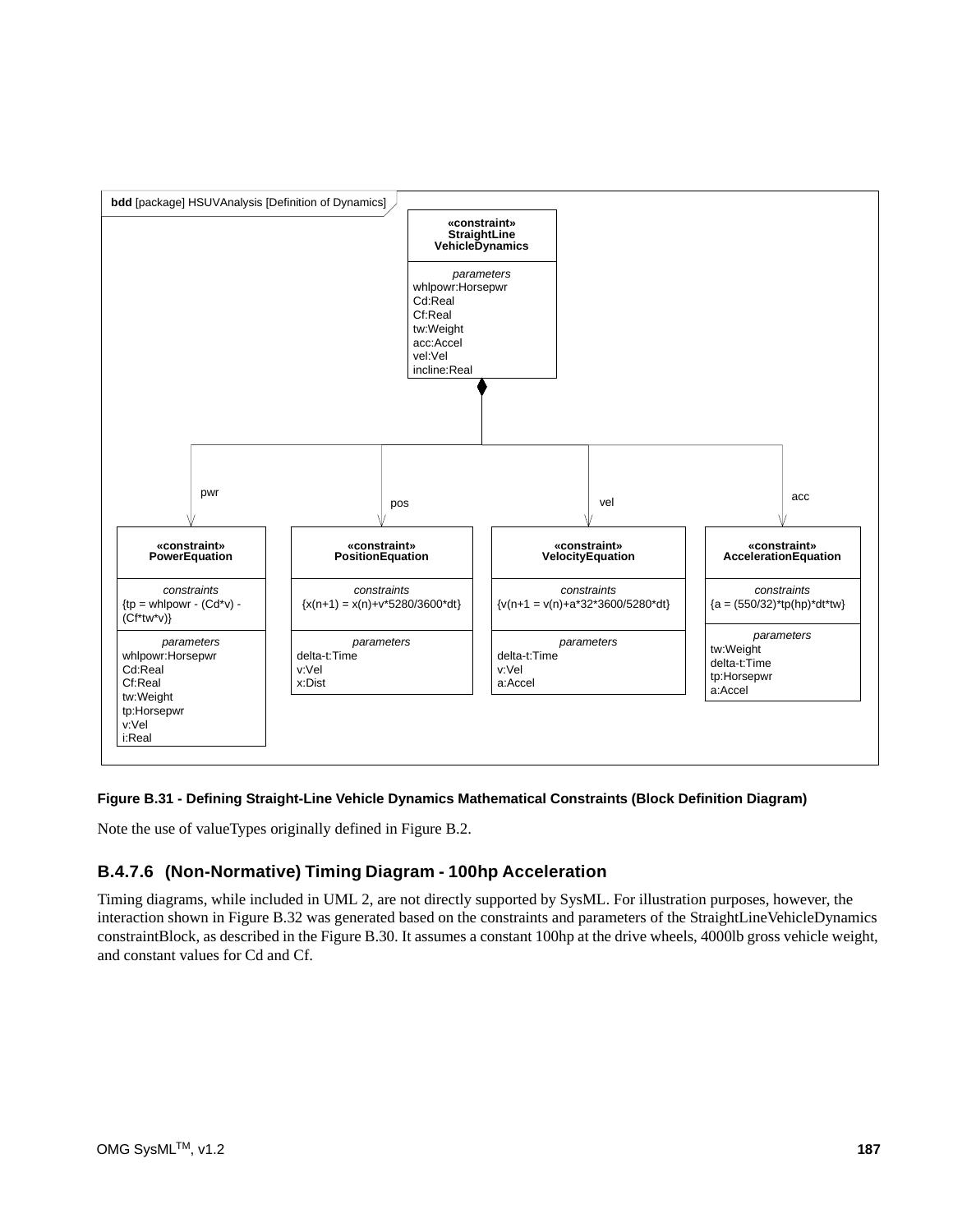

**Figure B.32 - Results of Maximum Acceleration Analysis (Timing Diagram)**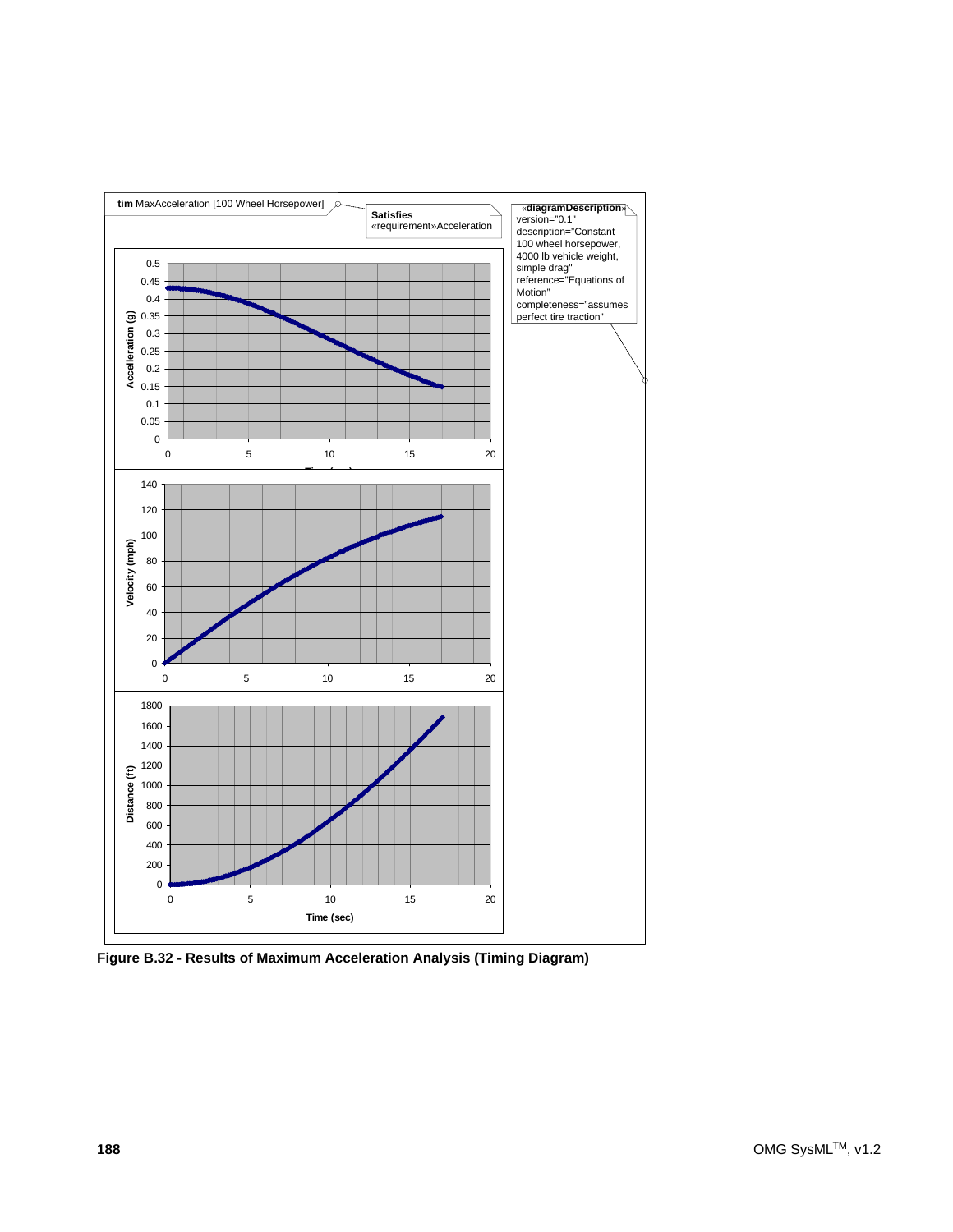## **B.4.8 Defining, Decomposing, and Allocating Activities**

### **B.4.8.1 Activity Diagram - Acceleration (top level)**

Figure B.33 shows the top level behavior of an activity representing acceleration of the HSUV. It is the intent of the systems engineer in this example to allocate this behavior to parts of the PowerSubsystem. It is quickly found, however, that the behavior as depicted cannot be allocated, and must be further decomposed.



**Figure B.33 - Behavior Model for "Accelerate" Function (Activity Diagram)**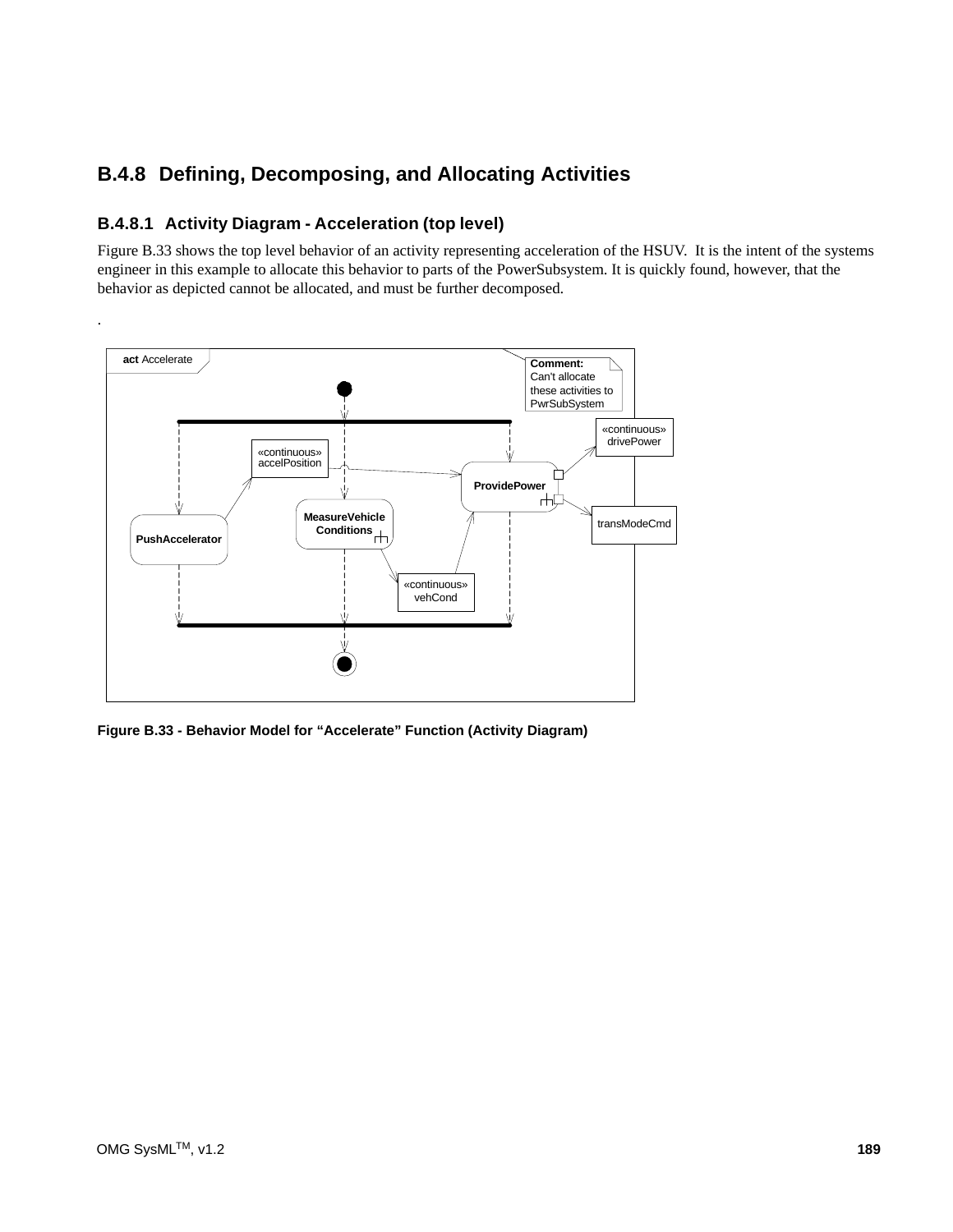### **B.4.8.2 Block Definition Diagram - Acceleration**

Figure B.34 defines a decomposition of the activities and objectFlows from the activity diagram in Figure B.33.



**Figure B.34 - Decomposition of "Accelerate" Function (Block Definition diagram)**

### **B.4.8.3 Activity Diagram (EFFBD) - Acceleration (detail)**

Figure B.35 shows the ProvidePower activity, which includes Actions invoking the decomposed Activities and ObjectNodes from Figure B.34. It also uses AllocateActivityPartitions and an allocation callout to explicitly allocate activities and an object flow to parts in the PowerSubsystem block.

Note that the incoming and outgoing object flows for the ProvidePower activity have been decomposed. This was done to distinguish the flow of electrically generated mechanical power and gas generated mechanical power, and to provide further insight into the specific vehicle conditions being monitored.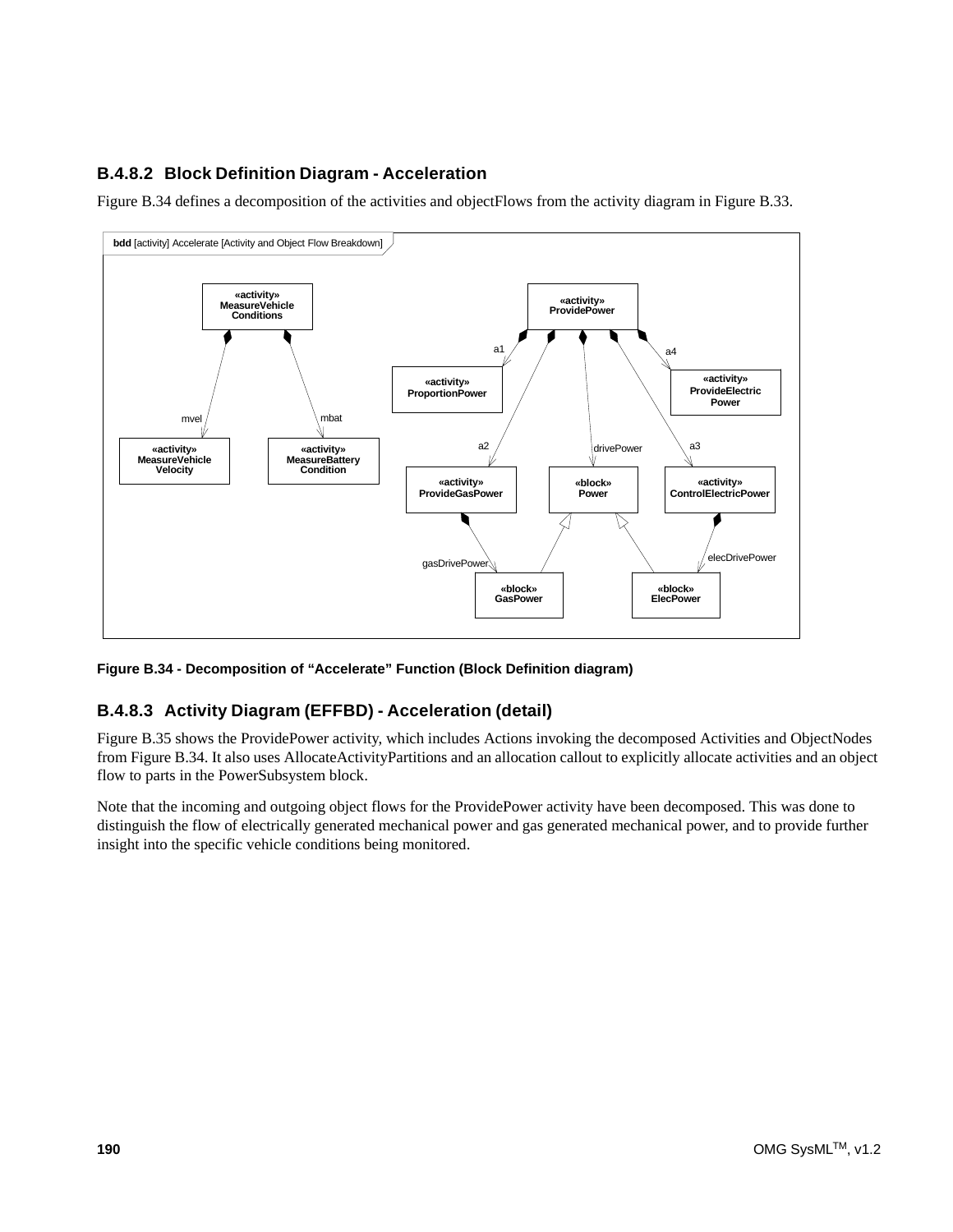

**Figure B.35 - Detailed Behavior Model for "Provide Power" (Activity Diagram) Note hierarchical consistency with Figure B.33.**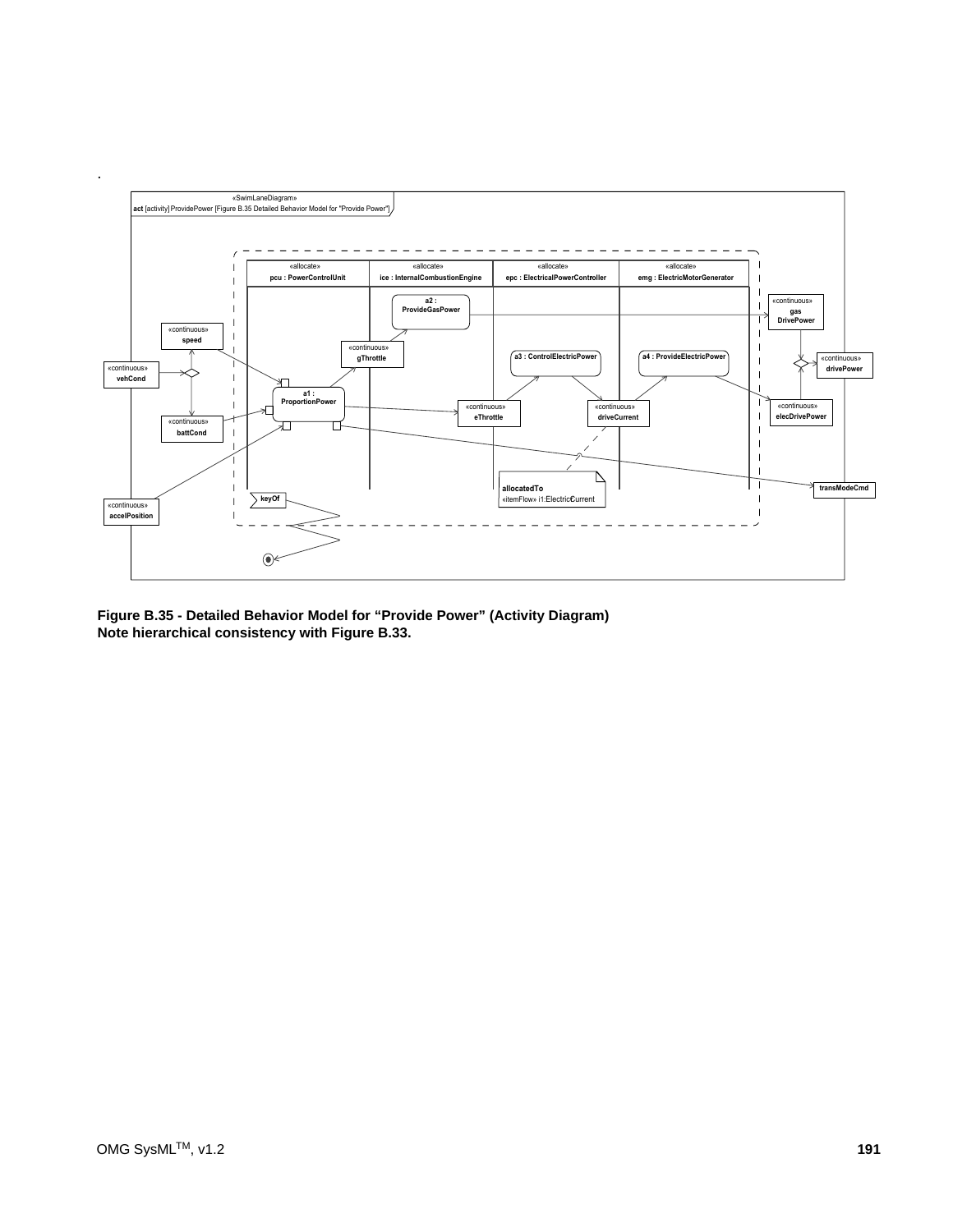### **B.4.8.4 Internal Block Diagram - Power Subsystem Behavioral and Flow Allocation**

Figure B.36 depicts a subset of the PowerSubsystem, specifically showing the allocation relationships generated in Figure B.35.



**Figure B.36 - Flow Allocation to Power Subsystem (Internal Block Diagram)**

### **B.4.8.5 Table - Acceleration Allocation**

Figure B.37 shows the same allocation relationships shown in Figure B.36, but in a more compact tabular representation.

| Type       | Name                      | End           | Relation          | End  | Type       | Name                           |
|------------|---------------------------|---------------|-------------------|------|------------|--------------------------------|
| action     | la1: ProportionPower      | <b>Ifrom</b>  | <b>allocate</b>   | to   | part       | lecu: PowerControlUnit         |
| action     | la2 : ProvideGasPower     | <b>I</b> from | <b>l</b> allocate | l to | part       | lice: InternalCombustionEngine |
| action     | la3: ControlElectricPower | <b>Ifrom</b>  | <b>l</b> allocate | to   | part       | lepc: ElectricPowerController  |
| action     | la4: ProvideElectricPower | <b>I</b> from | <b>allocate</b>   | to   | part       | lema: ElectricMotorGenerator   |
| objectFlow | lo6                       | from          | <b>l</b> allocate | τo   | Iconnector | lepc-ema.1                     |

**Figure B.37 - Tabular Representation of Allocation from "Accelerate" Behavior Model to Power Subsystem (Table)**

.